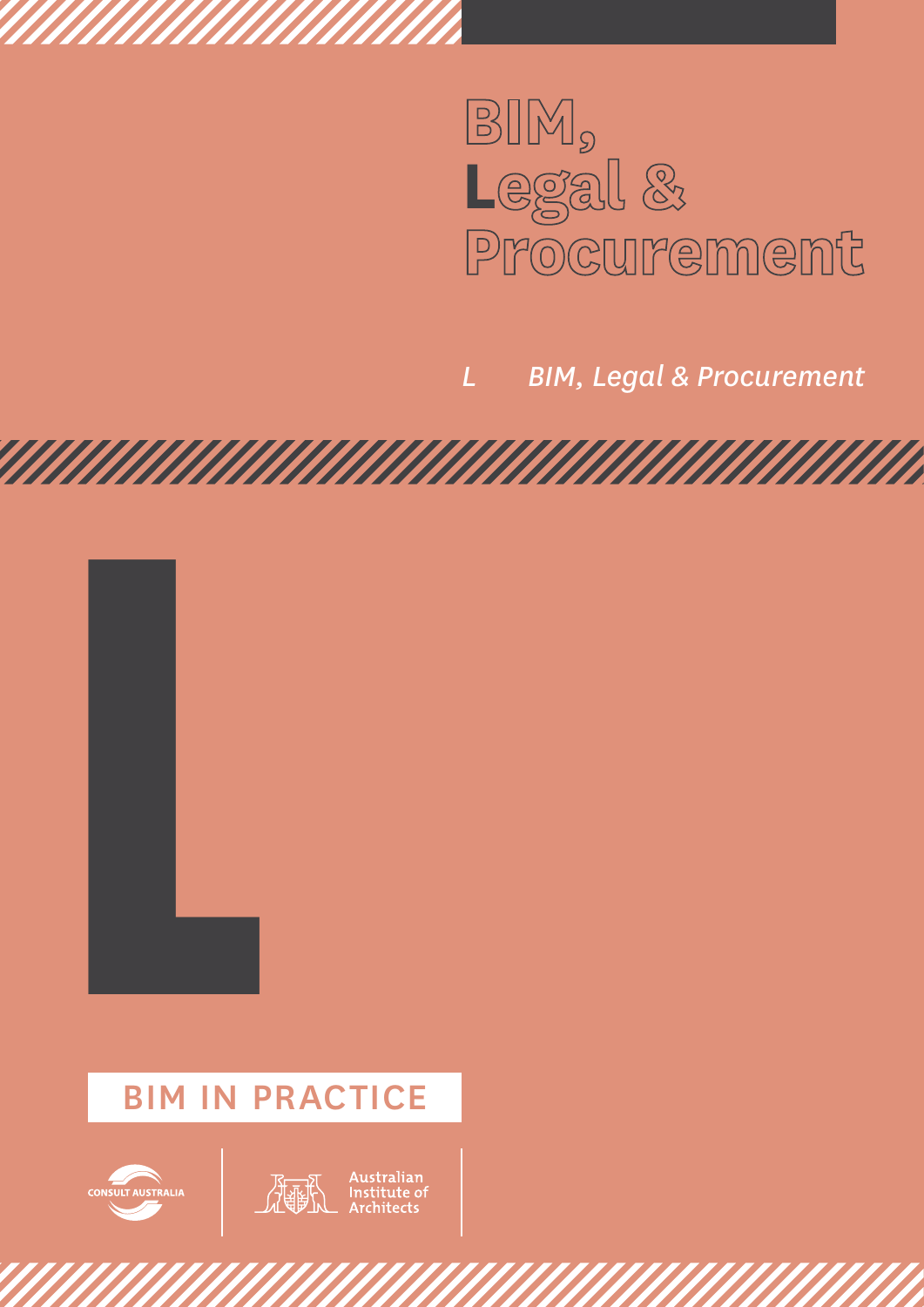

# *L BIM, Legal & Procurement*

**Contributors:** 

Peter Scuderi (Chair), Arup

Richard Barton, Australian Institute of Architects

Sam Bassilious, Rider Levett Bucknall

Warren Birchall, HASSELL

Chris Canham, Lend Lease

Andrew Chew, Corrs Chambers Westgarth

Fergus Hohnen, Woods Bagot

Kiri Parr, Arup

Wendy Poulton, Planned Professional Risk

Services

Philippa Sutton, Laing O'Rourke

Claudelle Taylor, Leightons / Nexus Point Solutions

## **L BIM, Legal & Procurement**

- L1 BIM and Intellectual Property
- L2 Professional Indemnity Insurance
- L3 Stakeholders' Responsibilities
- L4 Viable Options Encouraging Collaboration and 'No Blame'

L BIM Legal & Procurement [Version 1 – August 2012]

Disclaimer:

<u>TAN MANAMAN MANAMAN MANAMAN M</u>

 $\cdot$  a third party, from whom the material is licensed for inclusion on this site.

Australian

Institute of **Architects** 



This document is jointly published by the Australian Institute of Architects and Consult Australia and contains information prepared by the joint Australian Institute of Architects and Consult Australia BIM/IPD Steering Gr The Australian Institute of Architects and Consult Australia make no representations, either iointly or severally, about the content and suitability of the material, for any purpose, It is provided 'as is' without express any warranties of merchantability or fitness. In no event will the Australian Institute of Architects or Consult Australia be liable, whether in contract, negligence or other action arising out of or in connection with the

All material in this document is copyright to:

<sup>•</sup> either, or jointly, the Australian Institute of Architects and Consult Australia; or

No reproduction of the material is authorised unless written permission is first obtained from both the Australian Institute of Architects and Consult Australia.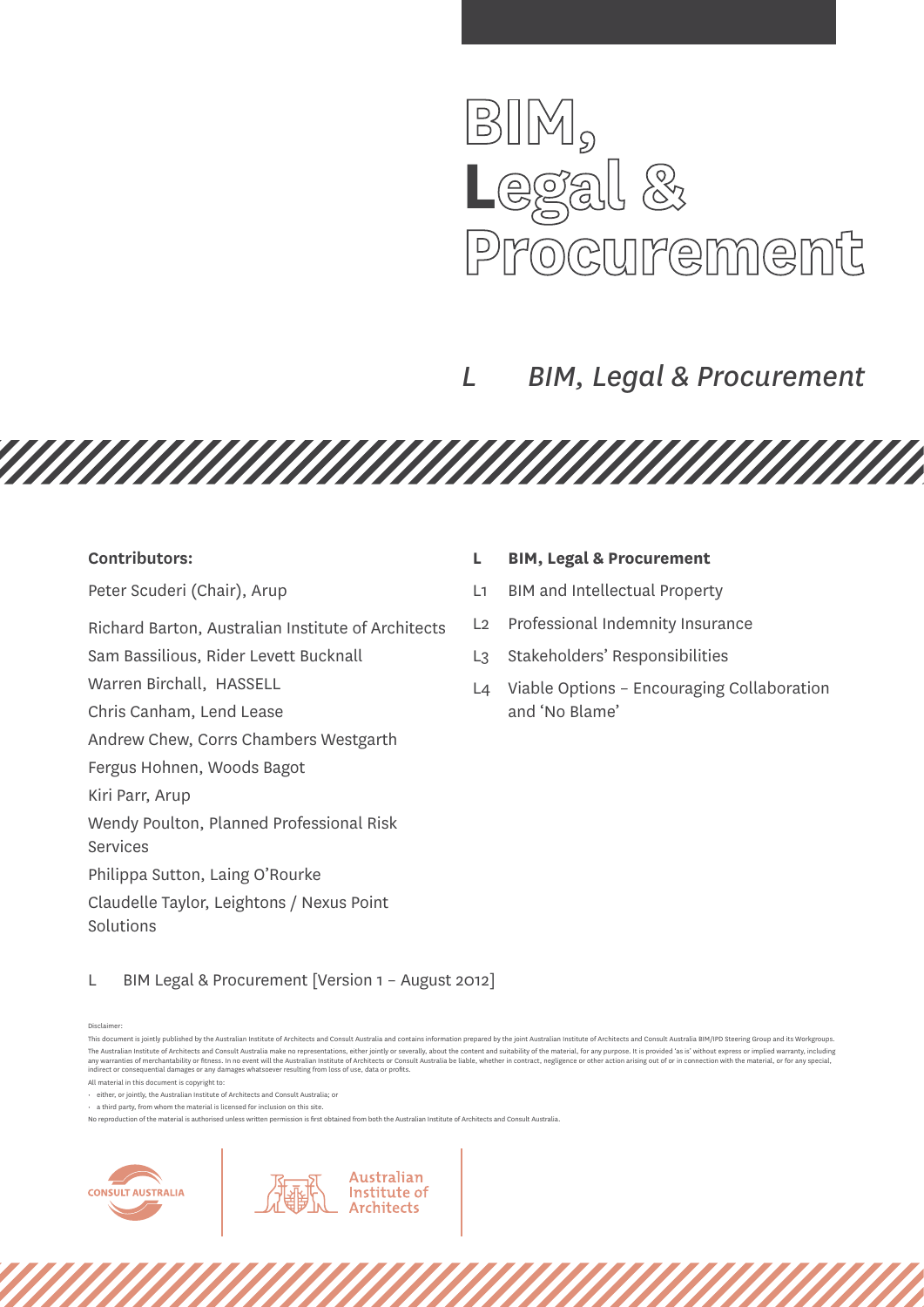# PREFACE<br>www.www.www.www.www.www.www.www.ww

At the request of the AIA/Consult Australia BIM Steering Committee, a working group was convened to consider Legal issues in the context of BIM enabled procurement models. A group of practitioners was identified to represent the value chain from project strategy/inception, design, construction and operations. Four areas were considered important:

- Intellectual Property,
- Professional Indemnity,
- Stakeholders' Responsibilities,
- Viable Procurement Options.

A rich intellectual input was offered by the practitioners as they represented BIM Consultancy, architects, engineers, quantity surveyors, constructors, legal (including in-house counsel) and professional indemnity insurers. All contributed to the discussion and general consensus obtained.

and in the main, strategies aroun<br>and scope of services articulated<br>agreement should result in positi<br>series of documents provide guic<br>establishing success factors early<br>process. The working group also<br>successful BIM enabl Legal and procurement issues are seen as barriers by the design disciplines in particular as there is a perception that Professional Indemnity Insurance will be made void and that loss of intellectual property is likely in a BIM environment. The working group has highlighted ways in which these risk can be mitigated and in the main, strategies around clarity of brief, responsibilities and scope of services articulated in a robust professional service agreement should result in positive outcomes for all parties. This series of documents provide guidance to assist practitioners in establishing success factors early in the design and procurement process. The working group also highlights that a key to any successful BIM enabled Procurement is collaboration. With collaboration the parties are more likely to create integrated workflows that promote sharing of data while retaining responsibility for the accuracy of their input in their individual discipline model or part of a models. The guidance notes also highlight viable procurement options that enable collaboration and contribute to a more integrated way of delivering projects across the building lifecycle.

The working group looks forward to experiencing change in the industry as practitioners embrace BIM as an enabler for improved efficiencies of work processes and quality of outputs from our industry.



Peter Scuderi (Arup) Chair: BIM, Legal & Procurement Working Group

L // BIM Legal & Procurement [Version 1 – August 2012] // Page 3

,,,,,,,,,,,,,,,,,

,,,,,,,,,,,,,,,,,,,,,,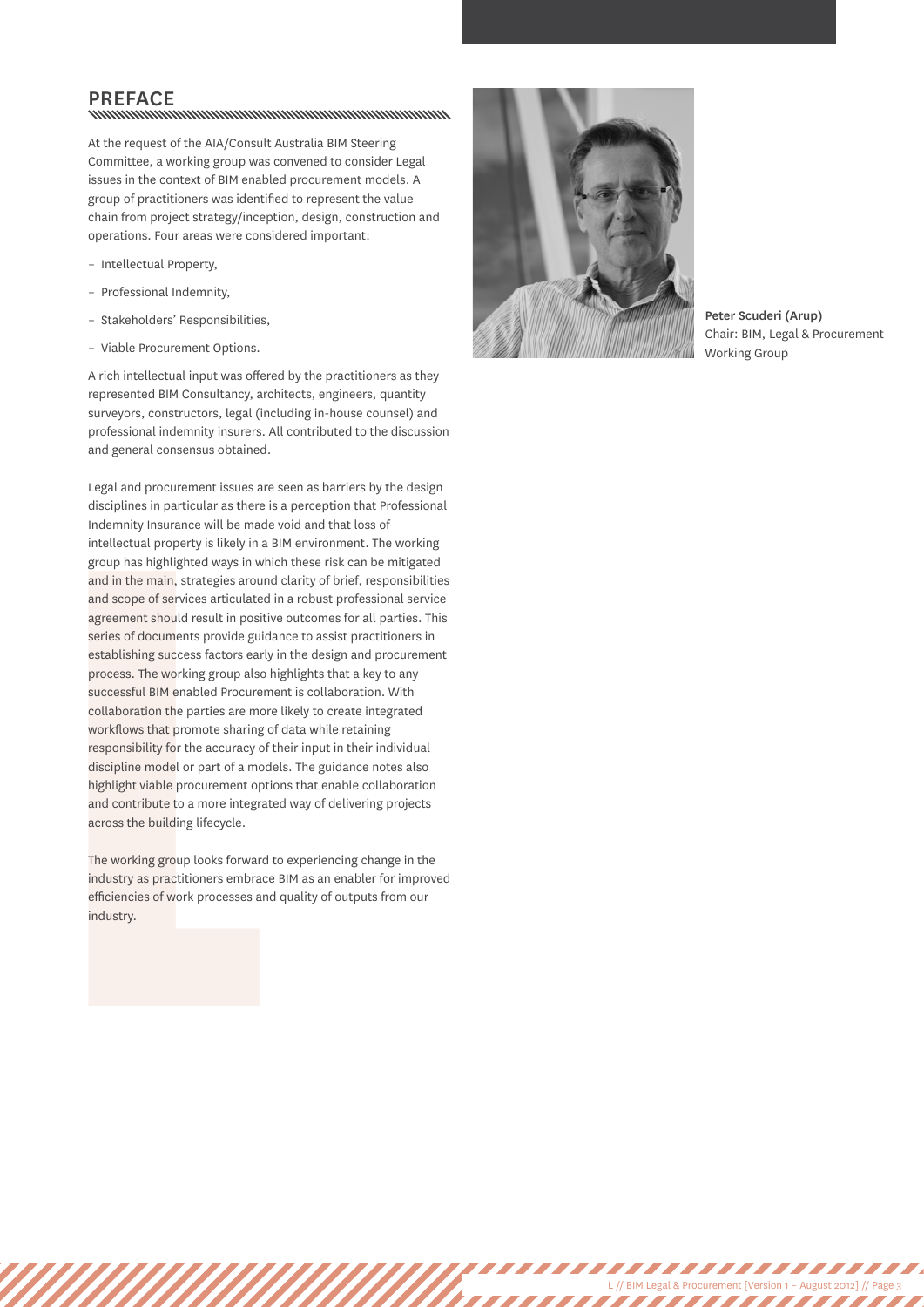

*L1 BIM & Intellectual Property* 



# BIM IN PRACTICE



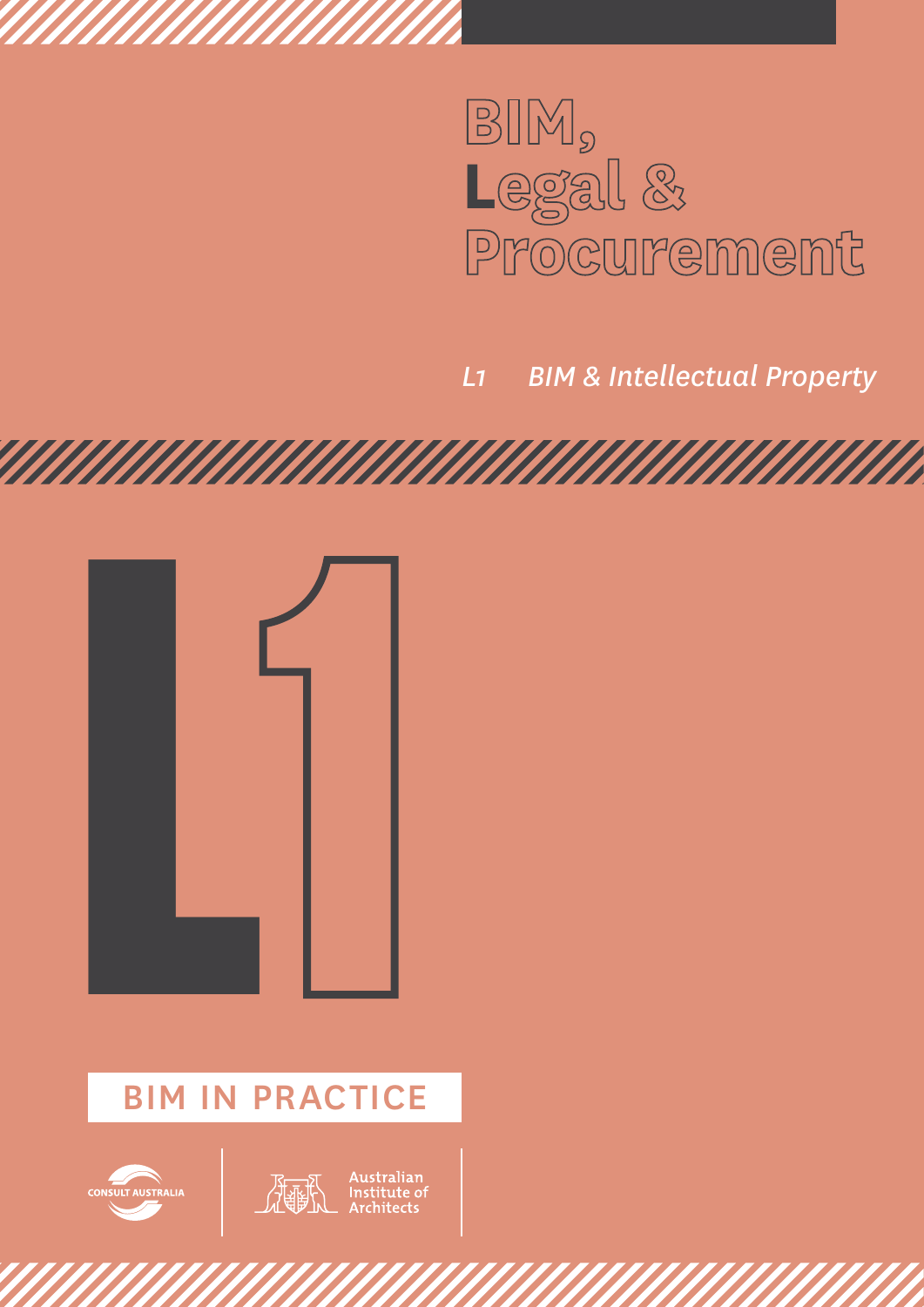

# *L1 BIM & Intellectual Property*

<u>TAN MANAMAN MANAMAN MANAMAN M</u>

#### **Contributors:**

Peter Scuderi (Chair), Arup

Richard Barton, Australian Institute of Architects

Sam Bassilious, Rider Levett Bucknall

Warren Birchall, HASSELL

Chris Canham, Lend Lease

Andrew Chew, Corrs Chambers Westgarth

Fergus Hohnen, Woods Bagot

Kiri Parr, Arup

Wendy Poulton, Planned Professional Risk

Services

Philippa Sutton, Laing O'Rourke

Claudelle Taylor, Leightons / Nexus Point Solutions

L BIM, Legal & Procurement

## **L1 BIM and Intellectual Property**

- L2 Professional Indemnity Insurance
- L3 Stakeholders' Responsibilities
- L4 Viable Options Encouraging Collaboration and 'No Blame'

L.1 BIM and Intellectual Property [Version 1 – August 2012]

Disclaimer:

All material in this document is copyright to:

 $\cdot$  a third party, from whom the material is licensed for inclusion on this site.

Australian

Institute of **Architects** 



This document is jointly published by the Australian Institute of Architects and Consult Australia and contains information prepared by the joint Australian Institute of Architects and Consult Australia BIM/IPD Steering Gr The Australian Institute of Architects and Consult Australia make no representations, either iointly or severally, about the content and suitability of the material, for any purpose, It is provided 'as is' without express any warranties of merchantability or fitness. In no event will the Australian Institute of Architects or Consult Australia be liable, whether in contract, negligence or other action arising out of or in connection with the

<sup>•</sup> either, or jointly, the Australian Institute of Architects and Consult Australia; or

No reproduction of the material is authorised unless written permission is first obtained from both the Australian Institute of Architects and Consult Australia.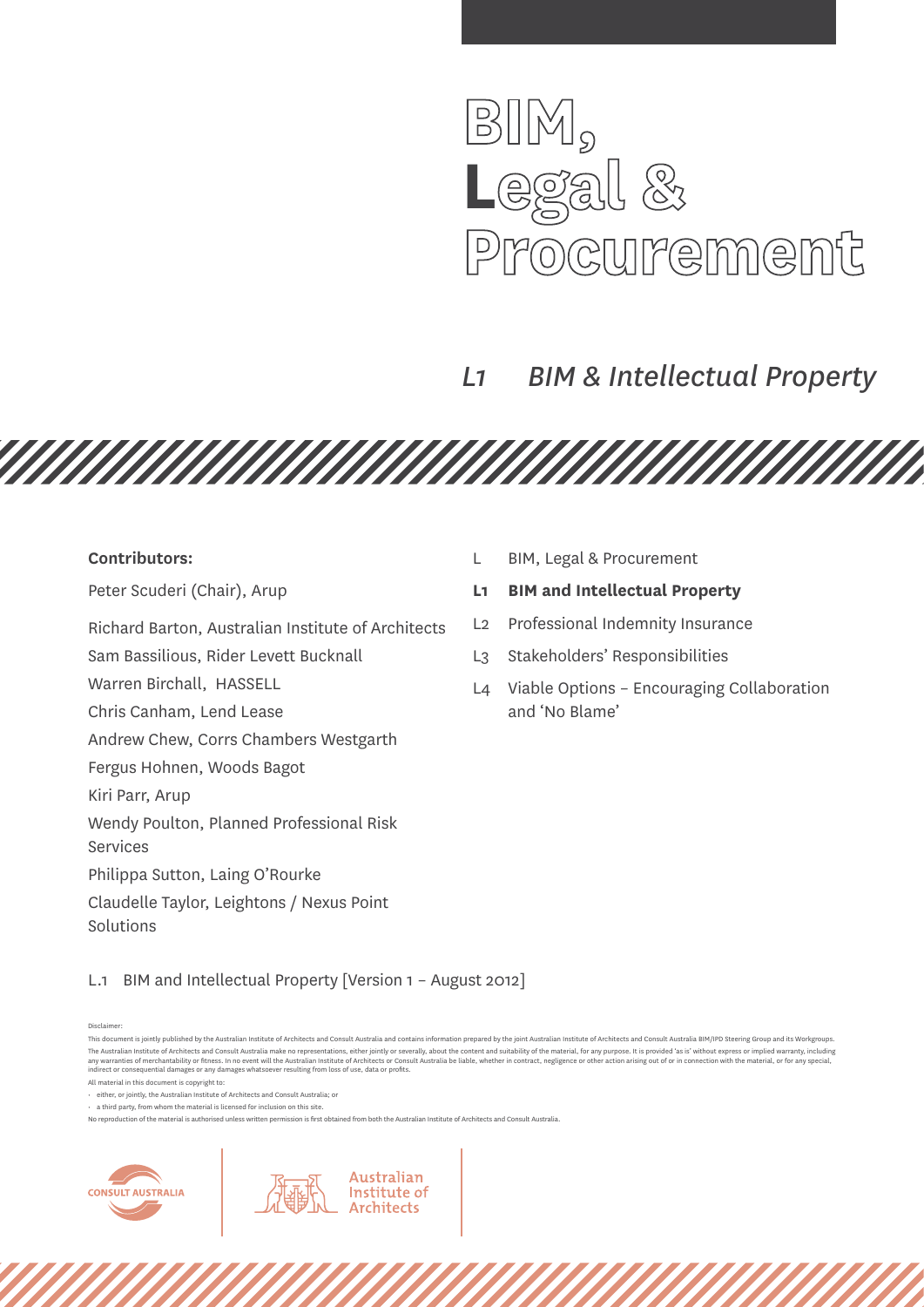# INTRODUCTION<br>www.www.www.www.www.www.www.www.ww

This guidance note refers to the intellectual property (IP) of content in BIM. It discusses who should own it, how IP in models can be regulated, and different ways of working from traditional business as usual. Ownership of IP can relate to many things including the embedded data in the model/s, workflow processes used in the collaboration processes, technology developed or the design intent.

# Who should own content in BIM?

There are three alternatives to ownership:

- 1. The end user/owner
- 2. Each contributor retains rights over their contribution to the shared model (refer to the approach endorsed by the American Institute of Architects E202 Document)
- 3. Third party (eg, contractor, facilities management organisation) assumes ownership of a completed model

The following points/issues are worth noting in relation to IP ownership

- IP should be defined in the Professional Services Agreement and the BIM Management Plan (also: Project BIM Plan or Project Execution Plan), roles and responsibilities, liabilities, Intellectual Property and moral rights should be clearly expressed.
- There is often a disagreement between the parties relating to data that is not maintained, and who is in the best position to maintain it (eg, the creator, or end user)?
- How the model is used in the long term is a key question. What are the authorised uses of a model? Is the model issued on a license basis for a period of time, or for a particular use, with the original authors retaining IP?
- IP should be defined in the Pro<br>
and the BIM Management Plan<br>
Project Execution Plan), roles a<br>
Intellectual Property and mora<br>
expressed.<br>
 There is often a disagreement<br>
data that is not maintained, ar<br>
maintain it (e There is a line of thinking that IP such as 'Smart Objects' created by the design consultant to describe the project, should remain the property of the author. This is to protect the authors from having competitors (such as other consultants) use their 'Smart Objects'. Downstream model users have little interest in the smart objects. The requirement of the contractors differs from the designers. The contractors will be swapping out consultants design objects and substituting manufacturers' models and they intend to create generic designers' objects that are swap-compatible with manufacturer-specific object models.
	- Alternatively to this view, there are some who promote the sharing of content in order to produce an open library of objects. In time the need for consultant-developed libraries will diminish.
	- When working on an aggregated model, it is particularly important to seek the advice of specialist intellectual property advisors as attributing copyright is complicated where models are built jointly by several parties.

# How can IP on models be REGULATED?<br>www.www.www.www.www.www.www.www.ww

Forms of agreement are used to regulate the IP by licensing of data. Although BIM provides a greater level of data richness the IP issues are similar to those for 2D and so provided that ownership, liabilities etc, are clearly articulated in the Professional Services Agreement, adequate coverage should be provided to protect the author. It is important to be clear in the agreements to allocate the rights for such things as reproduction, use, access, distribution for particular purposes such as operations or disputes.

The data formats of models provide different levels of IP protection for the authors. For example:

- 1. Read-only formats like Autodesk Navisworks, dwf, Solibri model checker
	- allow data extraction, but not modification of data
	- minimal loss of IP for creators
- 2. Editable, open-standards based formats like buildingSMART developed open standard known as Industry Foundation Classes (IFC)
	- capable of incorporation into a wide variety of systems
	- makes data accessible
- 3. Native file formats such as Autodesk Revit™, Graphisoft Archicad™, Tekla™
	- greatest loss of IP for creators
	- relies on end-user having access to original authoring software

Note that using IFC as a means of sharing data amongst the design consultants allows for the protection of each individual's data. Sharing models using read-only formats (described above) offers a way to share data whilst protecting your inputs.

The key question is: what IP are you seeking to protect? The IP created for the project, which is unique to the project, or the IP you have used to automate your design production?

BIM authors need to look beyond the design phase. Within the design phase there is a sharing of models for a number of reasons. One reason is co-ordination, but another is where one party undertakes work using the other's models – eg, an engineer runs an energy simulation using the architect's model of the building.

Then the BIM is passed to the construction team. Manufacturers' objects are substituted for design objects, and constructability objects are inserted for detailed installation and fabrication. The design data contained in the original model will be swapped for as-built and commissioning data. Consequently, little of the original IP is still intact. There will be two models – the designer's model and the contactor's as-built model.

L1 // BIM & intellectual property [Version 1 – August 2012] // Page 3

,,,,,,,,,,,,,,,,,,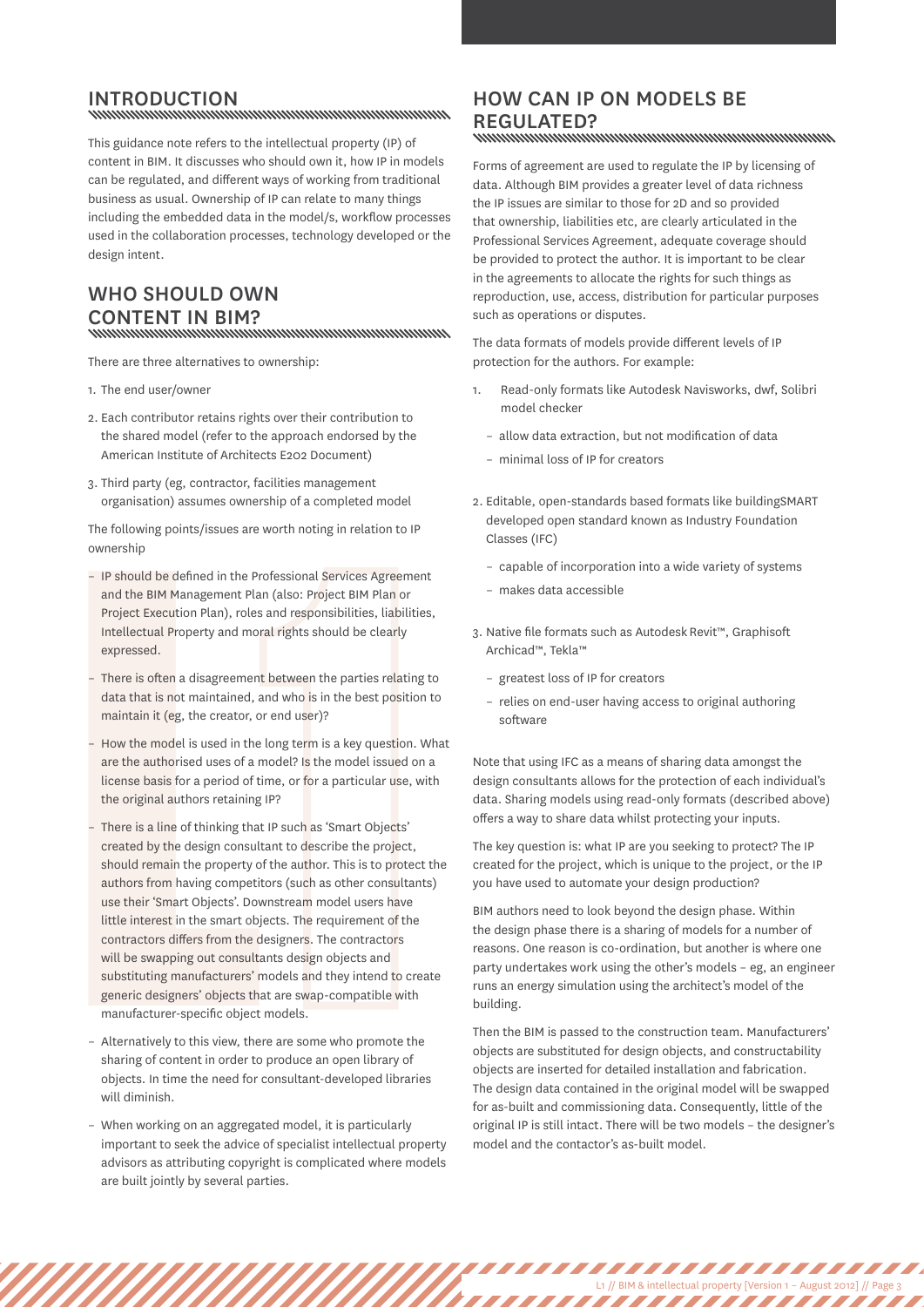The contactor's as-built model then gets taken over by the Facilities Management (FM) party, who maintains the data to reflect various changes made on site. Alternatively the client may ask for a specific FM model that contains data specific to the operations of the building.

Which model will the designers use to detail their design changes and issue an instruction? Currently the designer will not issue a modified design drawing based on a shop drawing.

# Is it any different to the traditional ways in which we work?

Using an integrated BIM is not different to traditional 2D environments. It is however more collaborative. The Level of Detail (LOD) is more data rich and assuming the author clearly defines what the purpose for the model is and its suitability then little has changed.

Arguably handing over a model conveys considerably more information than would traditionally have been the case with paper drawings, and considerably more than 2D digital drawings. To a client or supply chain user, the extra information conveyed (eg, cost, performance and other attributes) is invaluable. For a competitor obtaining a copy of a native format model, there is the distinct possibility that they may be able to derive methods, know-how or copy model content, with little chance of preventing this. So if IP is an issue then it is not advisable to hand over a native format file.

there is the distinct possibility th<br>methods, know-how or copy mot<br>preventing this. So if IP is an issue<br>over a native format file.<br>Looking at a different perspective<br>model provides a wider range of<br>increases the risk that Looking at a different perspective, while handing over a digital model provides a wider range of opportunities for re-use, it also increases the risk that information may be used for purposes that were never intended. Sharing models using read-only formats limits the potential of the information being misused for other unrelated projects without the permission of the author.

Other issues which may need considering depending on the circumstances include the potential for joint authorship in a copyright context and reviewing requirements for software licensing.

# CONCLUSIONS<br>www.www.www.www.www.www.www.www.www.

The issues of intellectual property ownership in BIM projects stem from how well they are dealt with in the Professional Services Agreement. Clarity is required around roles and responsibilities about who enters what data at what time and who is then responsible for its maintenance. It is also necessary to articulate what the model will be used for – design, construction, operations etc. The ownership of the models is then being placed with the ultimate users. For example, if it is a combined model, the ownership should rest with the owner or user of the building.

Forms of agreement are used to regulate the IP by licensing of data. Although BIM provides a greater level of data richness the IP issues are similar to those for 2D. It is important to be clear in the agreements to allocate the rights for such things as to reproduce, use, access, distribute for particular purposes such as operations or disputes. Data formats used to develop models provide different levels of IP protection. Read-only and open standards provide less IP leakage compared to native formats.

While handing over a digital model provides a wider range of opportunities for re-use, it also increases the risk that information may be used for purposes that were never intended. Sharing a copy of a native format model provides the possibility that another user may derive methods, know-how or copy model content. As there is little chance of preventing this it is not advisable to hand over a native format file if IP is an issue.

#### **Summary**

- Ownership of IP can relate to many things including the embedded data in the model/s, workflow processes used in the collaboration processes, technology developed or the design intent.
- Who should own IP the creator or the end user?
- What the model's going to be used for has an impact on ownership.
- How IP in models can be regulated through Professional Service Agreements and through model file formats.
- Is working with BIM different from traditional business as usual?

L1 // BIM & intellectual property [Version 1 – August 2012] // Page 4

,,,,,,,,,,,,,,,,,,,,,,,,,

,,,,,,,,,,,,,,,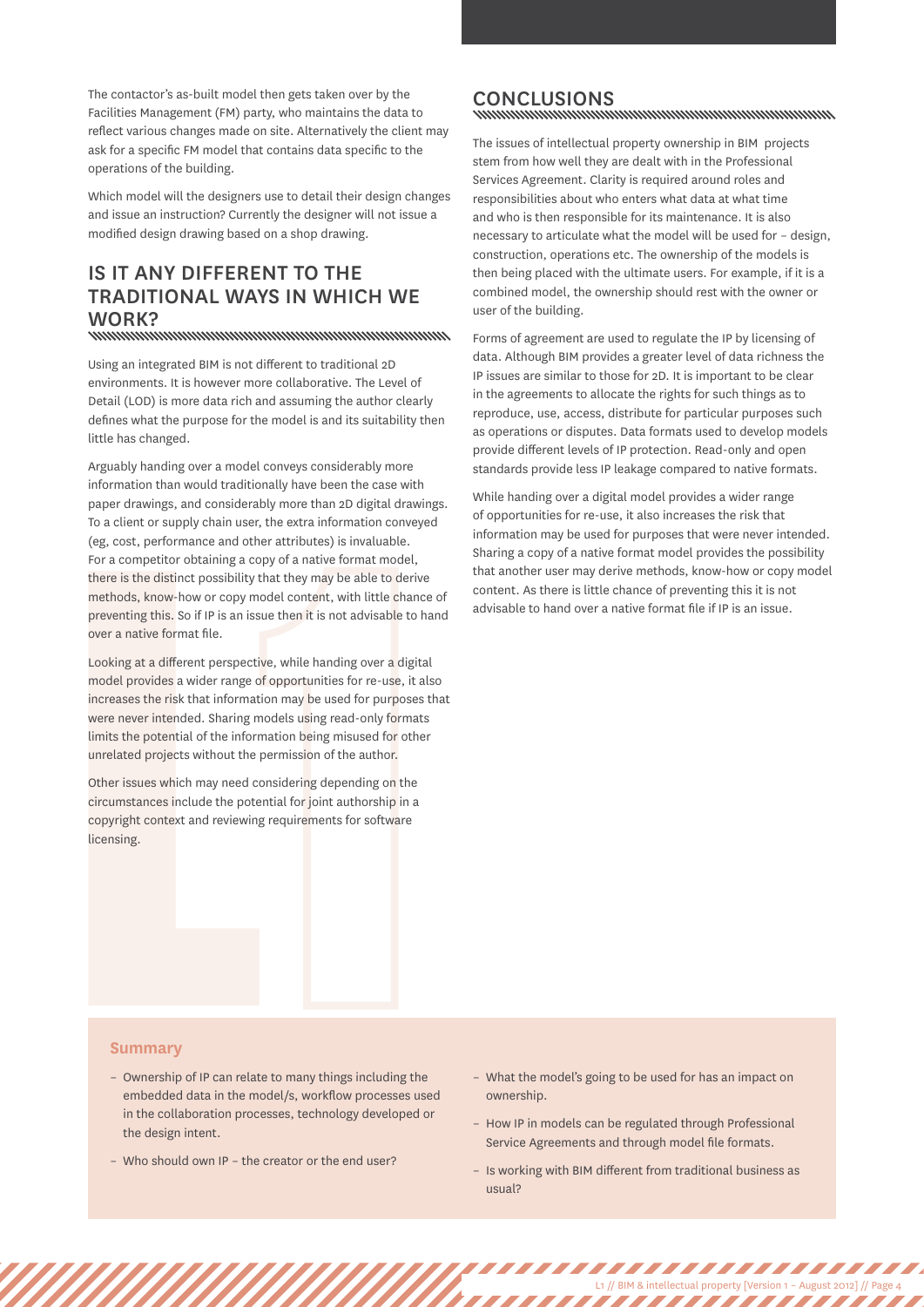

*L2 Professional Indemnity Insurance* 



anananananananan

# BIM IN PRACTICE



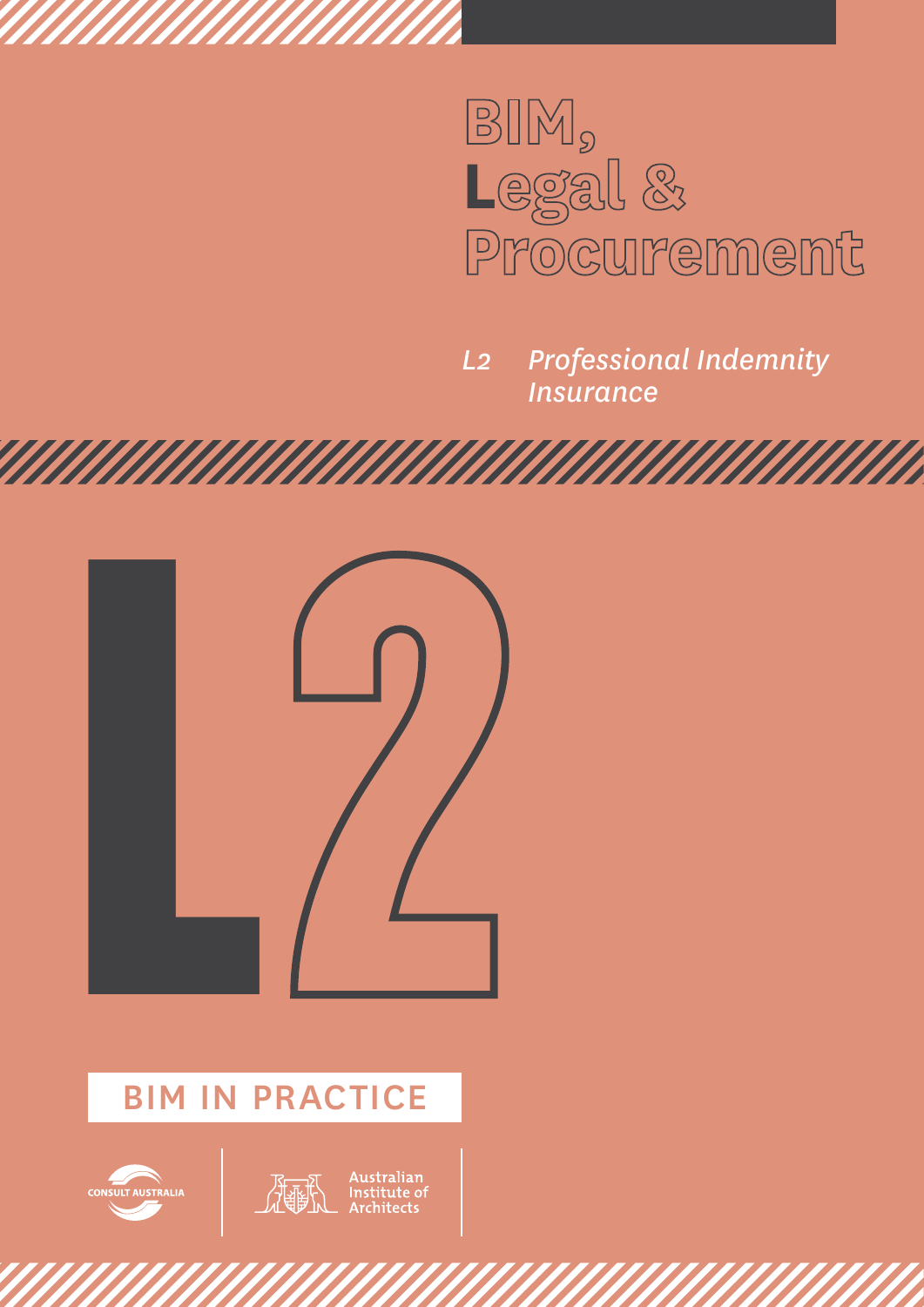

# *L2 Professional Indemnity Insurance*

<u>TAN MANAMAN MANAMAN MANAMAN M</u>

#### **Contributors:**

Peter Scuderi (Chair), Arup

Richard Barton, Australian Institute of Architects

Sam Bassilious, Rider Levett Bucknall

Warren Birchall, HASSELL

Chris Canham, Lend Lease

Andrew Chew, Corrs Chambers Westgarth

Fergus Hohnen, Woods Bagot

Kiri Parr, Arup

Wendy Poulton, Planned Professional Risk

Services

Philippa Sutton, Laing O'Rourke

Claudelle Taylor, Leightons / Nexus Point Solutions

- L BIM, Legal & Procurement
- L1 BIM and Intellectual Property
- **L2 Professional Indemnity Insurance**
- L3 Stakeholders' Responsibilities
- L4 Viable Options Encouraging Collaboration and 'No Blame'

L2 Professional indemnity insurance [Version 1 – August 2012]

Disclaimer:

All material in this document is copyright to:

 $\cdot$  a third party, from whom the material is licensed for inclusion on this site.

Australian

Institute of **Architects** 



This document is jointly published by the Australian Institute of Architects and Consult Australia and contains information prepared by the joint Australian Institute of Architects and Consult Australia BIM/IPD Steering Gr The Australian Institute of Architects and Consult Australia make no representations, either iointly or severally, about the content and suitability of the material, for any purpose, It is provided 'as is' without express any warranties of merchantability or fitness. In no event will the Australian Institute of Architects or Consult Australia be liable, whether in contract, negligence or other action arising out of or in connection with the

<sup>•</sup> either, or jointly, the Australian Institute of Architects and Consult Australia; or

No reproduction of the material is authorised unless written permission is first obtained from both the Australian Institute of Architects and Consult Australia.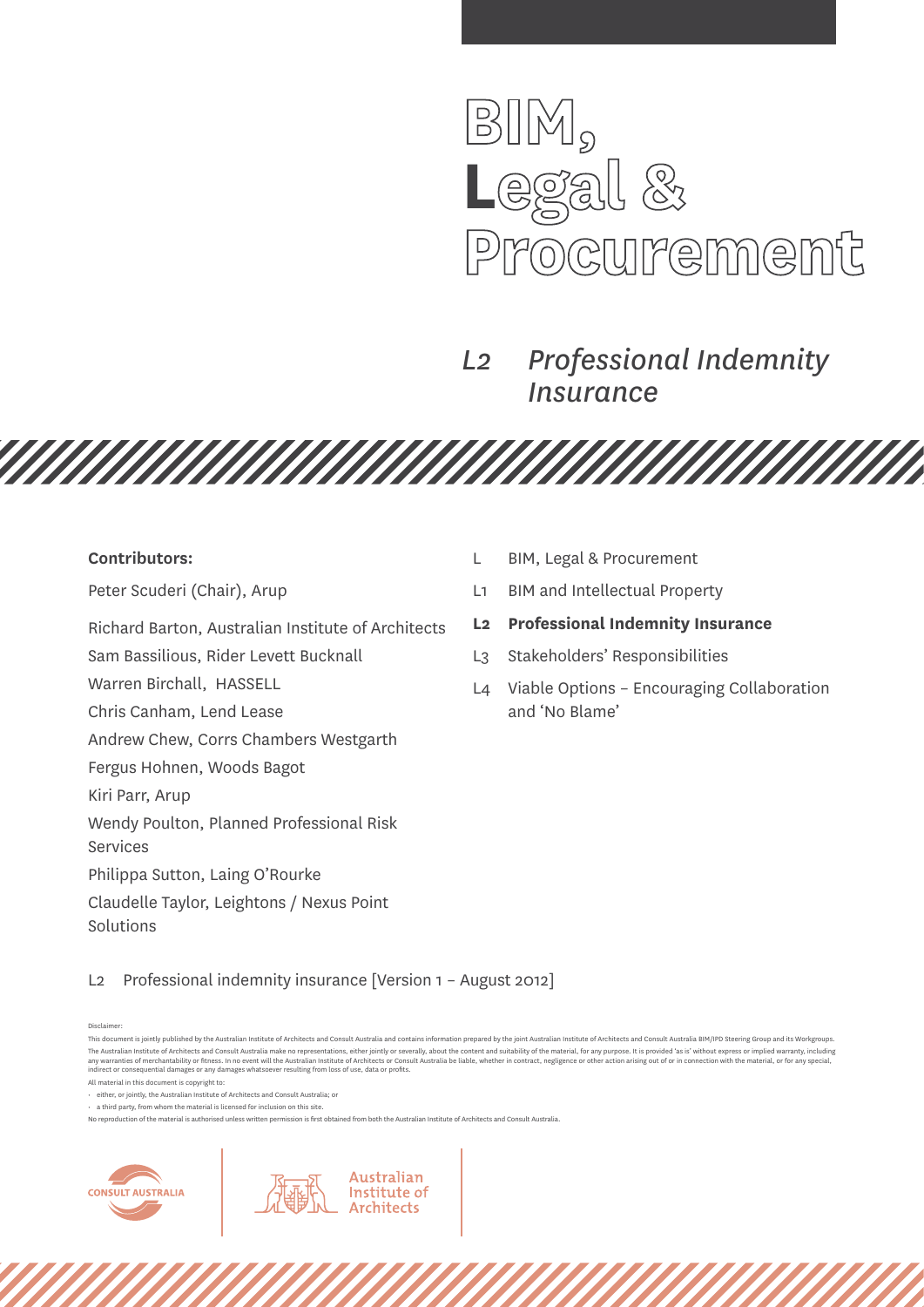# INTRODUCTION<br>www.www.www.www.www.www.www.www.ww

This information provides professional indemnity insurance guidance for practitioners working within a BIM environment. It is not intended to provide legal advice, but will raise issues for consideration when making decisions on how to structure commissions and Professional Service Agreements. Issues discussed relate to whether a consultant needs to advise their PI insurance provider of BIM commissions and what information should be given relating to the project. The document also considers what BIM activities or scope might take the consultant outside its PI policy provisions such as sharing data, providing services outside the specific area of expertise and offering guarantees outside of scope. Finally this information also refers to what to consider when dealing with a single project insurance policies.

# Does PI insurance cover consultants for work using BIM?<br>www.www.www.www.www.www.www.www.www.

## **When an individual consultant relies on their own professional indemnity policy:**

- Professional indemnity policies do not usually contain any specific exclusion clause that would exclude cover merely on the basis of using BIM.
- Although no claims which confirm this have come to light, it is likely that professional indemnity insurance would generally cover BIM, with the proviso that some BIM scenarios which would trigger common policy exclusions are noted in the section below titled "What activities risk taking consultants outside the cover of PI insurance?", and that coverage will always depend on the individual policy terms.
- Consultants should inform their insurance broker that they are using BIM systems (eg, discipline specific-model, aggregated model, federated model). Some insurers' proposal forms may specifically ask whether the consultant is using BIM, but if there is no specific question, consultants should make a specific notification.

#### **When a party is not in a discipline which requires professional indemnity insurance:**

- Professional indemnity policies<br>specific exclusion clause that v<br>the basis of using BIM.<br>- Although no claims which conficient the basis of using BIM.<br>- Although no claims which conficient to the would trigger common pol – Parties without professional indemnity insurance should seek advice from an insurance broker before working on projects using BIM. For instance, the usual insurances obtained by a building contractor, such as contract works insurance, will not usually cover claims arising out of design. However, BIM work such as virtual design coordination or contribution to design intent may expose the building contractor to liability for design, so a professional indemnity policy may need to be obtained.

## **When a consultant relies on project specific policies:**

– It is important to check the project specific policies with specialist insurance advice. For example, the policies need to: include a professional indemnity component to cover the specific design discipline, provide cover that includes the consultant's profession; resolve the usual issues of multi-party policies such as clarifying which consultants are covered under it; and include appropriate waivers of subrogation rights.

## **On all BIM projects:**

- Before executing the Professional Services Agreement the consultants should check that the other consultants contributing to the BIM have professional indemnity insurance to cover their own input, and consider the impact of any contractual limits of liability obtained by the other consultants. Otherwise, it may be difficult or impossible to have the other consultants contribute to any BIM related claims to which their errors have contributed. The decision to proceed or not is a commercial decision and one that needs to be carefully considered.
- Loss of documents cover should be investigated, to cover the cost of restoring documents if the BIM system should fail. Loss of documents cover may be included in the professional indemnity or general office insurance of each consultant, or the parties could investigate obtaining a project-specific loss of documents policy. It is also noted that software suppliers often rely on limitation of liability clauses and it should not be assumed that the supplier will pay for the consequences of any software failure.
- Address the question of whether any of the consultants will play the role of BIM Coordinator and, if so, whether their respective PI policies will cover that work.
- Clients should consider the inclusion of a BIM Coordinator on any mid- to large-scale project using BIM. The scope of the BIM Coordinator is to act as facilitator. The party trusted with this role does not warrant any of the work produced in a federated model, nor does it undertake any coordination resolution role. However a BIM Coordinator will be producing clash detection reports, ensuring that parameters across the federated model are correctly defined in order to produce a clash report.

L2 // Professional indemnity insurance [Version 1 – August 2012] // Page 3

,,,,,,,,,,,,,,,,,,,,,,,,

,,,,,,,,,,,,,,,,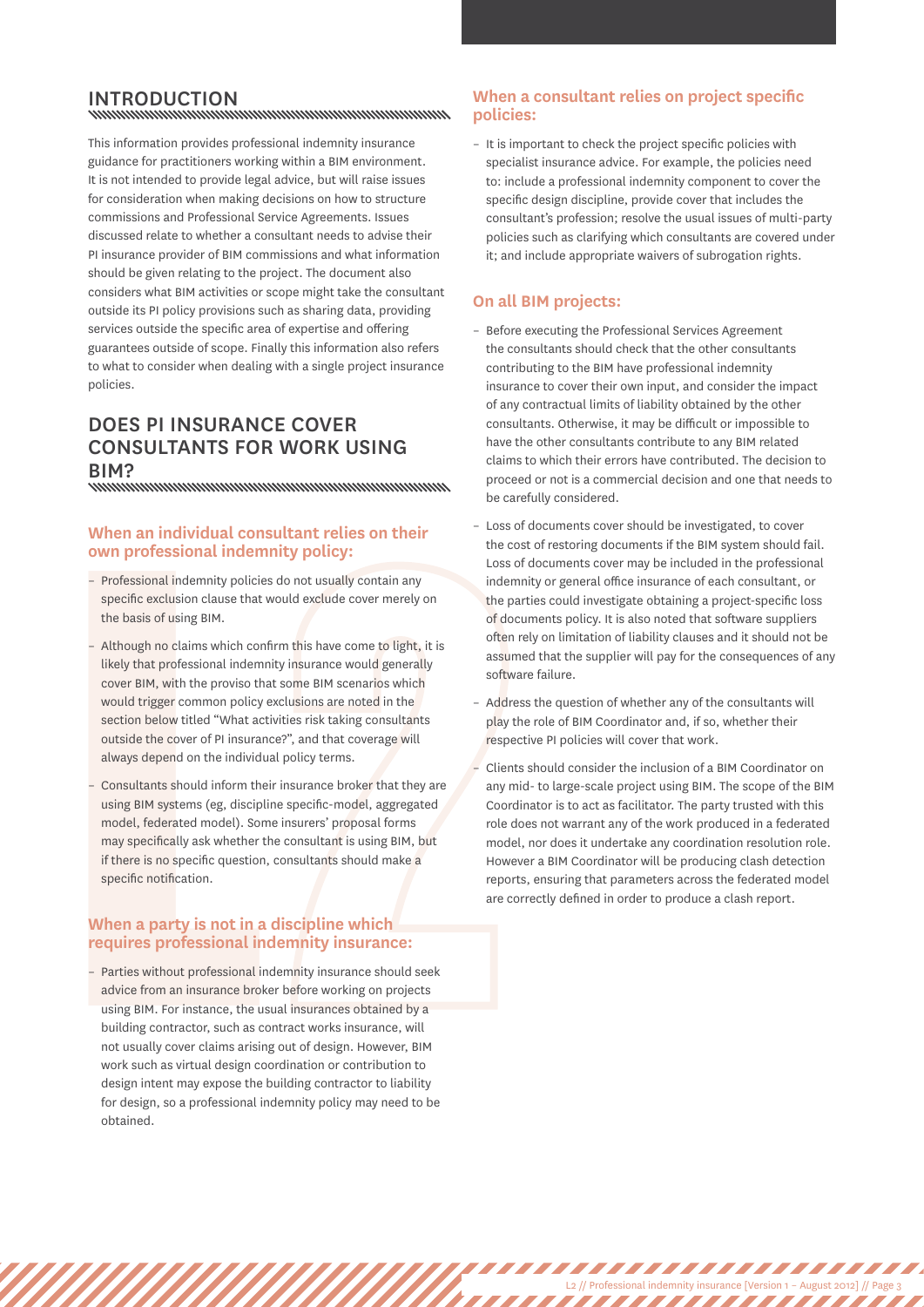# WHAT ACTIVITIES RISK TAKING consultants outside the cover of PI insurance?

#### **Agreeing to share with other parties the risks relating to the BIM**

- Consultants agreeing to share liability or risk of errors in a shared BIM means that they are undertaking liability for other parties' errors as well as their own. This runs a strong risk of infringing the 'assumed liability' exclusion common in professional indemnity policies, which states that the policy does not cover liability assumed solely under a contract and which would not have applied at common law.
- Risk-sharing agreements are most likely to be found on projects being run on an IPD (integrated Project Delivery) basis, using a federated BIM.
- The various contracts between the parties should make it clear whether there is to be formal sharing of risk. If the contracts contemplate risk sharing, there are two choices:
	- 1. Remove the references to risk sharing so that the consultant is only liable for their own fault, which is covered under their own professional indemnity policy; or
	- 2. Set up the project along the lines of an alliance and obtain a separate first-party project specific alliance policy to cover all the parties (see 'Alliance Contracting' in document '**L4 - Viable Options - Encouraging Collaboration and 'No Blame**' document for more detail).

## **Operating outside the insured profession**

- 2. Set up the project along the<br>separate first-party project sall the parties (see 'Alliance<br>
 **Viable Options Encoura**<br> **Blame' document for more of Operating out side the in**<br>
 Professional indemnity insuran<br>
arisin – Professional indemnity insurance covers civil liability for claims arising out of the practice of the profession specified in the policy schedule, for example, architecture. The policy may (but usually does not) seek to define that profession more specifically.
	- Although there will always be differences of opinion on the boundaries of a given profession, if, for example, on a BIM project, an architect took on responsibilities that were clearly not architectural, these responsibilities would not be insured. Examples are:
		- cost estimating or construction sequencing obligations that could arise out of 4D or 5D BIMs which include cost and sequencing information
		- a consultant being required to model the design requirements of another specialist sub-consultant, where the other sub-consultant lacks the BIM ability to do their own modelling
	- Some measures for managing the risk include:
		- having a clear scope of services
		- using disclaimers stating that the use of a BIM does not render the consultant liable for providing advice on any matters that would not normally be considered a usual part of the consultant's profession, such as cost estimating or construction sequencing
		- when modelling details or assumptions relating to another specialist consultant's expertise, have that other consultant approve the modelling in writing

#### **Providing warranties, guarantees etc**

- Professional indemnity insurance typically excludes cover for liability assumed under a contract that exceeds the consultant's usual common law liability. Guarantees, broad indemnities and fitness for purpose warranties are common examples of clauses which risk triggering this exclusion and rendering the consultant uninsured for the additional liability assumed under the clause.
- These kinds of obligations should be avoided in a BIM context as in any aspect of professional work. Consultants may seek the advice of their broker to ascertain the sorts of clauses likely to be excluded from their policy.
- There is a need to be cautious of a requirement to warrant the accuracy of any models provided by consultants. Subcontractors are increasingly relying on laser based set-out on site for construction. These will be taken directly from 3D models of the project. They will be seeking warranties from the builder that any architectural and structural models are warranted as accurate. The builder will need to warrant that it is being built to a level of accuracy against the model, and in turn will require the designers to warrant the accuracy of the design model they are creating.

#### **Specific software exclusions**

- Although not commonly seen in the policies of architects and building engineers, some professional indemnity policies contain broad exclusions for claims arising out of software failures. Such exclusions may limit or exclude cover arising out of BIM use.
- Consultants should check their policy to ensure that there is no software or IT exclusion that would compromise their cover for BIM work.
- Those sharing models collaboratively need to consider software version upgrades throughout the duration of the planning process. If collaborators use different releases of their software, this can render individual parties' project files out of date. In some cases models may be unable to be upgraded to the latest release. Selected BIM authoring and coordination software works under a policy of "cliff upgrade" with no backward compatibility. The use of open standards such as IFC can avoid these issues in part as they provide interoperability without reliance on native format file models.
- As an example: A project team authored BIMs in version 2009 and agrees to provide models for the sub-contractors use. The design progresses and the sub-contractors many years later decide to document in version 2012. It is important to agree who is undertaking to upgrade the files from 2009 to 2012 and to check and rectify any errors introduced to the model as a consequence of the upgrade process.

L2 // Professional indemnity insurance [Version 1 – August 2012] // Page 4

,,,,,,,,,,,,,,,,

,,,,,,,,,,,,,,,,,,,,,,,,,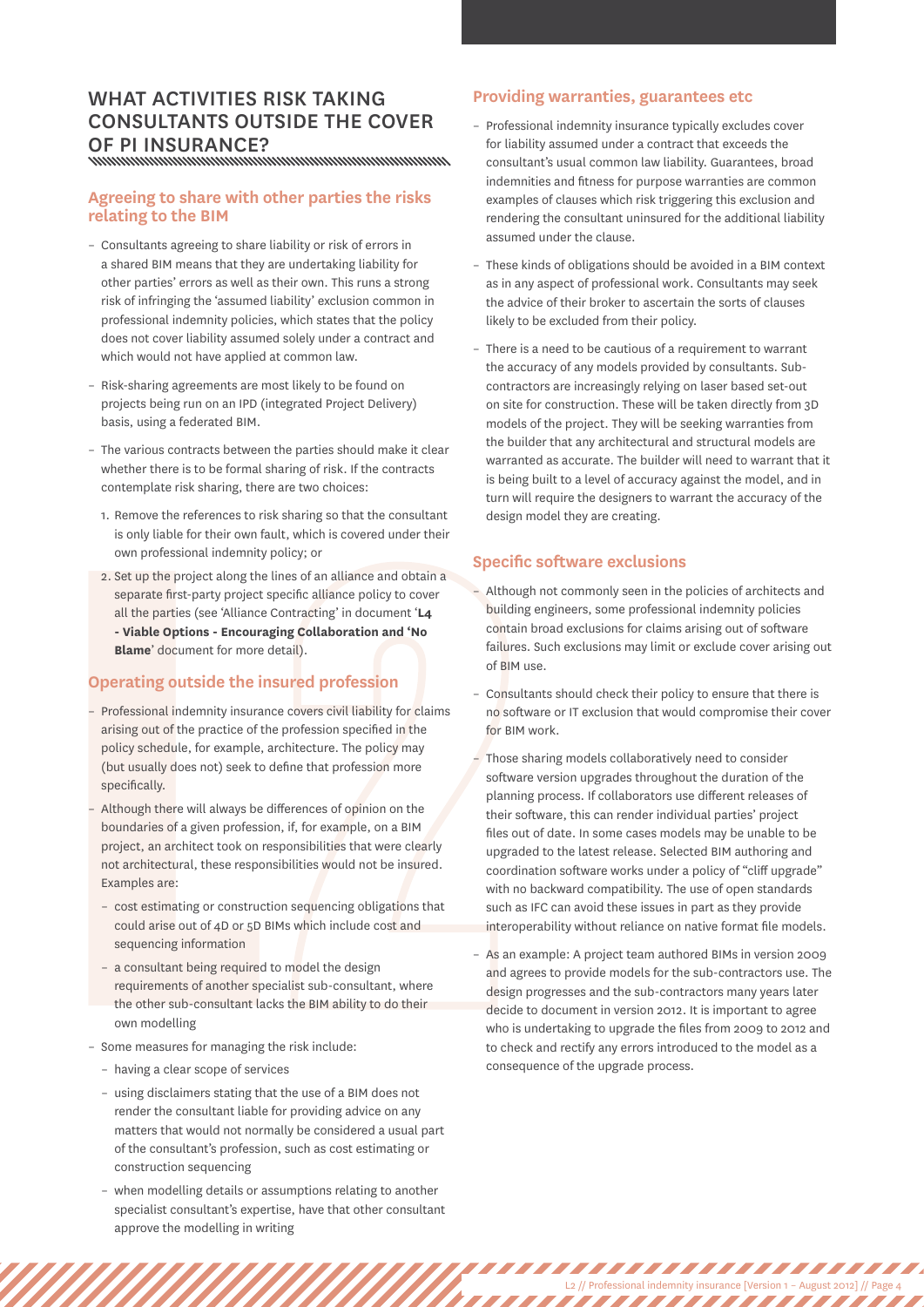# WHAT IS THE IMPACT OF BIM related claims on a company's PI insurance?

It is in the interests of the profession as a whole and the individual consultant to minimise BIM related claims. A large number of claims, or some significant very large claims, could increase premiums for professional indemnity insurance, or see insurers attempt to limit or exclude their exposure to BIM claims.

## WHAT IS HAPPENING IN OTHER parts of the world where there is a greater uptake of BIM? How are the insurance companies handling matters there?

It appears that the USA is where the market-leading developments are most likely to occur. Internationally, 'integrated project insurance' (which is likely to be another name for a single project insurance policy) may be available.

# SINGLE PROJECT INSURANCE

- On large projects, a single project insurance policy may be obtained to provide cover to all the main parties working on the BIM.
- On large projects, a single projobtained to provide cover to al<br>the BIM.<br>However, due to the cost and chementary, single project insure<br>very large projects, typically for<br>However and project insure<br>very large projects, t – However, due to the cost and complexity of the policy, and the need to involve several insurers to cover its high limit of indemnity, single project insurance tends to be feasible only on very large projects, typically for government clients.
	- Insurers would charge a single (usually high) premium for a single policy which covers all parties.
	- Shared liability and no blame can thus be supported by obtaining a single project insurance policy.

– However, obviously problems may occur that are not covered by insurance. And even for problems that fall within insurance cover, a single project insurance policy will have a high excess (\$1 million is typical) that the insured parties must contribute to every claim. Obtaining a single project insurance policy is not therefore a complete solution. Underlying the insurance arrangements, the parties must carefully negotiate their respective liabilities and set them out in a formal contract. Importantly, they must decide whether they are partnering, or entering into an alliance – the two have very different risk and liability implications. They must also decide and record in their formal contract how the excess on the single project insurance policy will be apportioned between them for any claims.

# CONCLUSIONS<br>www.manumumumumumumumumumumumum

Professional indemnity policies do not usually contain any specific exclusion clause that would exclude cover merely on the basis of using BIM. However, it is advisable to notify your PI insurance provider of the specific project and your role and responsibilities in developing the model. Your insurer will be interested to know if the model is discipline specific, who will be relying on the data provided, who will own the model after your role has completed and whether other parties contributing to the model have adequate PI insurance.

As with operating in the traditional 2D environment, consultants should avoid working outside their respective area of expertise, providing guarantees for others inputs or relying solely on software outputs.

In some instances particularly with very large projects, the client elects to provide a single project insurance policy. Though the cost of single project insurance policies is high, caution and consultation with your own insurance provider are recommended.

## **Summary**

Professional indemnity policies do not usually contain any specific exclusion clause that would exclude cover merely on the basis of using BIM:

- When a party is not in a discipline which requires professional indemnity insurance.
- When a BIM Coordinator is included on project.

What to consider before executing the Professional Services Agreement:

- Agreeing to share with other parties the risks relating to the BIM
- Operating outside the insured profession.
- Single project PI policies.
- Software exclusions in PI policies
- What is the impact of BIM related claims on a company's PI insurance?

L2 // Professional indemnity insurance [Version 1 – August 2012] // Page 5

,,,,,,,,,,,,,,,,,,,,,,,,,

,,,,,,,,,,,,,,,,,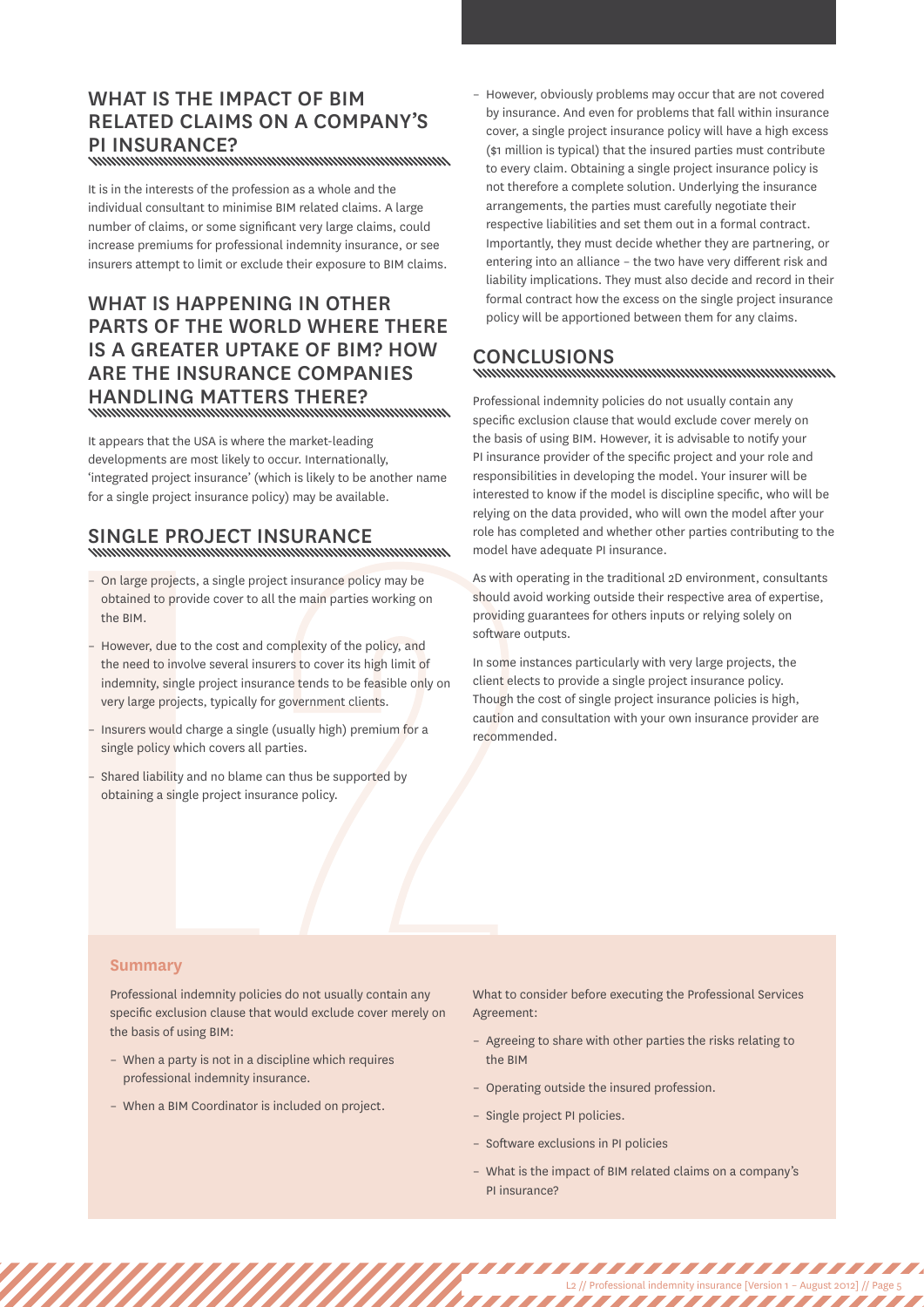

*L3 Stakeholders' responsibilities*



# BIM IN PRACTICE

![](_page_12_Picture_4.jpeg)

![](_page_12_Picture_5.jpeg)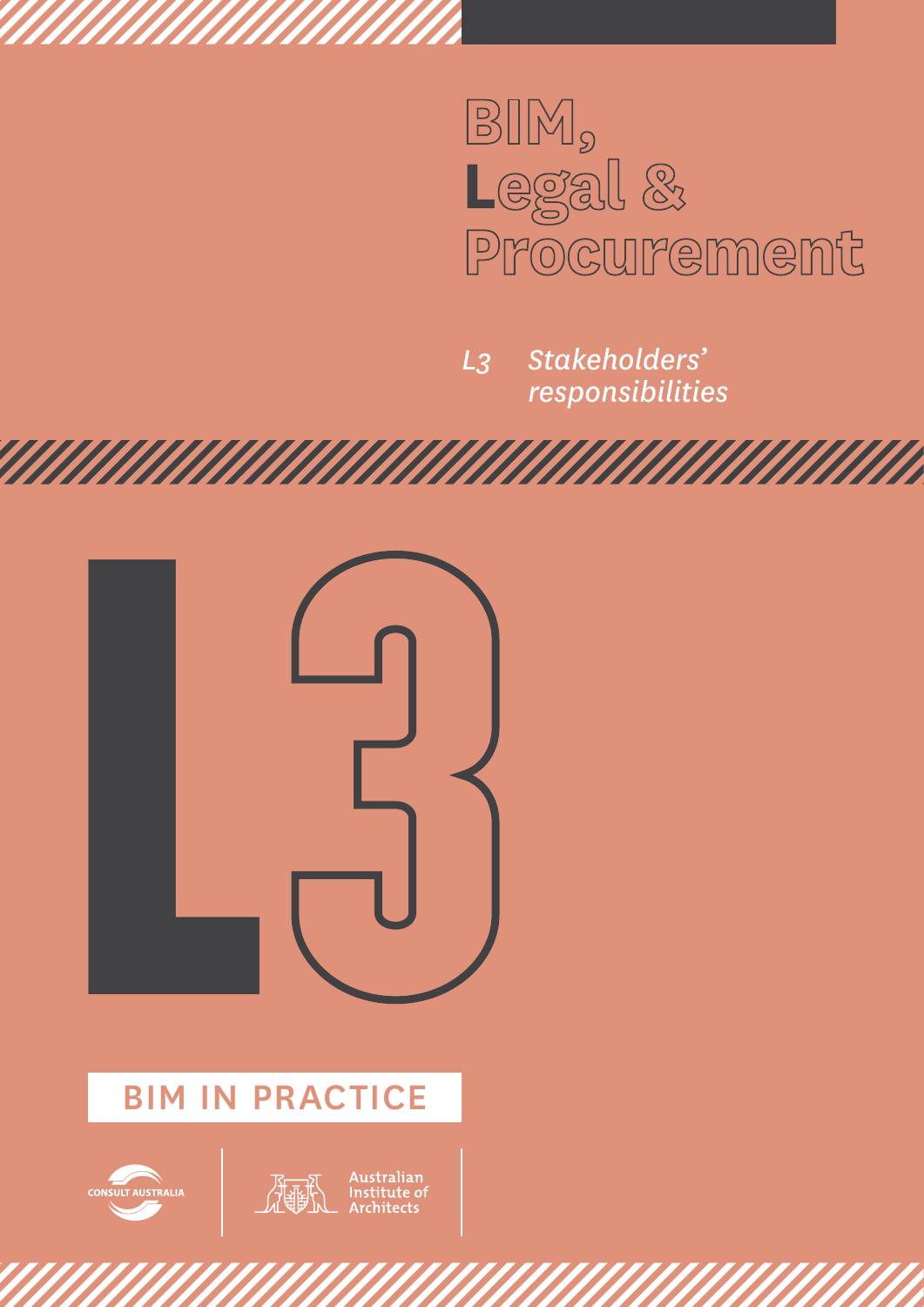![](_page_13_Picture_0.jpeg)

*MAHAHAHA* 

*L3 Stakeholders' responsibilities*

#### **Contributors:**

Peter Scuderi (Chair), Arup

Richard Barton, Australian Institute of Architects

*MAHAHAHAHAHAHAHAHA* 

Sam Bassilious, Rider Levett Bucknall

Warren Birchall, HASSELL

Chris Canham, Lend Lease

Andrew Chew, Corrs Chambers Westgarth

Fergus Hohnen, Woods Bagot

Kiri Parr, Arup

Wendy Poulton, Planned Professional Risk

Services

Philippa Sutton, Laing O'Rourke

Claudelle Taylor, Leightons / Nexus Point Solutions

- L BIM, Legal & Procurement
- L1 BIM and Intellectual Property
- L2 Professional Indemnity Insurance
- **L3 Stakeholders' Responsibilities**
- L4 Viable Options Encouraging Collaboration and 'No Blame'

L3 Stakeholders' responsibilities [Version 1 – August 2012]

Disclaimer:

All material in this document is copyright to:

• either, or jointly, the Australian Institute of Architects and Consult Australia; or

 $\cdot$  a third party, from whom the material is licensed for inclusion on this site.

No reproduction of the material is authorised unless written permission is first obtained from both the Australian Institute of Architects and Consult Australia.

Australian

Institute of **Architects** 

![](_page_13_Picture_27.jpeg)

This document is jointly published by the Australian Institute of Architects and Consult Australia and contains information prepared by the joint Australian Institute of Architects and Consult Australia BIM/IPD Steering Gr The Australian Institute of Architects and Consult Australia make no representations, either iointly or severally, about the content and suitability of the material, for any purpose, It is provided 'as is' without express any warranties of merchantability or fitness. In no event will the Australian Institute of Architects or Consult Australia be liable, whether in contract, negligence or other action arising out of or in connection with the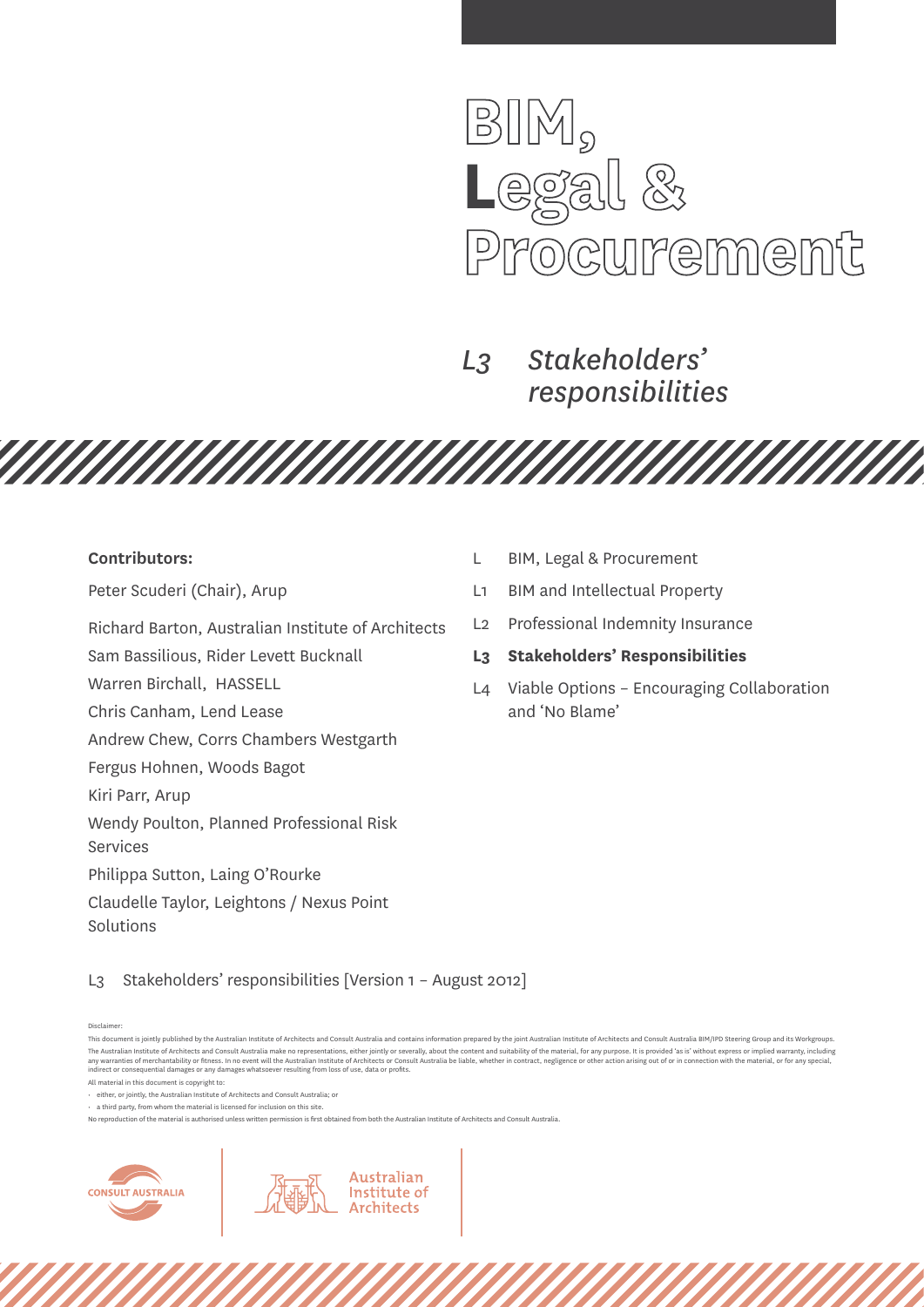# INTRODUCTION<br>www.www.www.www.www.www.www.www.ww

What needs addressing in teaming Professional Services

Agreements and BIM Management Plans to ensure the stakeholders maintain responsibility for the accuracy of their input such as design/construction detail, level of detail, geometry, intelligence etc. in their individual discipline model or part of a model?

# Who are the BIM authors?

BIM authors are potentially multiple stakeholders (designers, consultants, contractors, trades, client); anyone who produces information relevant to the design, construction, operation and/ or maintenance of a building. Authors change over time and may vary as the model progresses from design model to construction model and lastly to as-built model.

# WHAT ARE THE INDIVIDUAL authors' inputs?

The following includes inputs the author is regularly responsible for:

- Description of the built form and components of a building in progressively higher levels of detail during the design and construction of a project.
- Level of detail (LOD)
- Geometry/data
- Object intelligence, the 'I' in BIM how much?, what purpose?

# What are the authors DELIVERING?<br>www.www.www.www.www.www.www.www.ww

L Anticipated or desired input by particular authors should be included in the Professional Services Agreement and the BIM Management Plan. The following include deliverables by the various authors of BIM:

- Outputs from a model (eg, 2D drawings, 3D views, schedules, images, fly-throughs, other model formats like IFC, 3D DWG)
- Extraction of basic building areas and volumes for space planning and massing studies
- Dynamically linked 2D/3D information (considering if/when dynamic links will be broken)
- Federated models, aggregated models
- BIMs as the basis for building performance simulation and analysis (eg, energy)
- Models suitable for 4D (scheduling) animation
- Models suitable for 5D cost scheduling
- The generation of 'as-construct models' for fabrication and assembly
- Output data that is relevant for operation and maintenance by facility managers

# WHEN DO AUTHORS HAVE responsibility & liability for THEIR CONTENTS?<br>www.www.www.www.www.www.www.www.www.w

The responsibility and liability of each author's content is defined by a model progression specification (also known as a BIM specification). The responsibility shifts over time; eg, architect produces design intent column; engineer adds additional detail including reinforcement, material attributes; contractor defines formwork to produce the required column.

Responsibilities will be determined by terms of use of the model during the design/construction process, and the whole of life. The development of a project specific BIM Management Plan will ensure all designers are aligned and agree to the plan. The nominated BIM Coordinator will update as things change/ progress on the design.

# Author identification in agreements & BIM Management Plan

BIM authors should ideally be defined in the Professional Services Agreements and the Project BIM Plan (also known as the BIM Management Plan or the Project Execution Plan). The BIM purpose/usage should be defined and agreed in the BIM Management Plan. Roles and responsibilities, liabilities, intellectual property and moral rights should be clearly expressed. If a model developed for facilities management purposes is required then the outcomes/deliverables should and must be articulated at the design stage. The lead consultant's responsibilities and liabilities should be defined, as should the BIM Coordinator's (also known as the BIM Model Manager) role, responsibilities and liabilities.

# Responsibilities when sharing project information THROUGH BIM<br>www.www.www.www.www.www.www.www.www.

There is little difference between BIM projects and projects designed and documented in 2D CAD as far as responsibility for content. If a BIM Management Plan is used to give clarity to who is responsible for content, then it also follows that clarity of ownership of each element of the model is also achieved'.

A couple of examples:

- If an authorised use is to produce photo-realistic renders and fly-throughs of the model, then the BIM Management Plan may impose a requirement to include material definitions to a required level. This may impact the scope of the architect's work.
- If it is a requirement to include AIQS or Uniformat codes against all objects, then this may impact scope.
- 1 Refer to the *BIM Protocol Exhibit Document E202 – 2008*. It is the basis of a contract document by the US AIA. Issues such as level of development (LoD) define a contractual obligation, and further define the deliverables associated with that LoD. In addition a BIM Management Plan will need to define deliverables in order to define authorised uses of the model.

L3 // Stakeholders' responsibilities [Version 1 – August 2012] // Page 3

,,,,,,,,,,,,,,,,,,,

,,,,,,,,,,,,,,,,,,,,,,,,,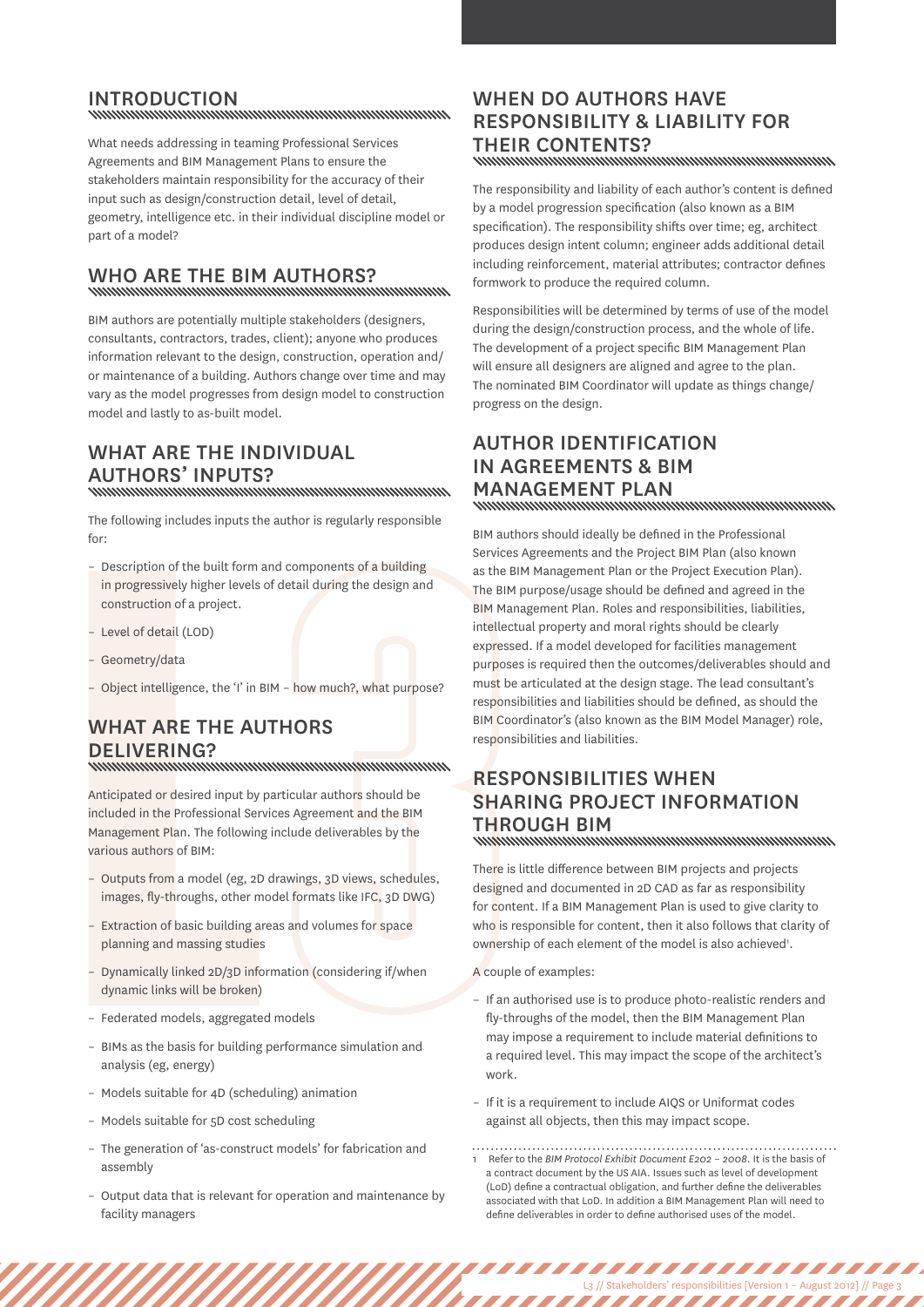– Federated model requirements can significantly impact the scope of the consultants' work in that it may define how the model is created, or additional work required to suit the federated model. Federated model requirements to colourise by service, discipline or system for example, can have a significant impact on the services designers are modelling. A requirement to accommodate 4D will impact the model construction as it will need to be broken down into components that reflect construction scheduling.

In order to be able to agree to a collaborative BIM Management Plan, all stakeholders should have in place strong BIM guidelines within their organisation to define their standards for the production of a BIM project, or simply to define their current modelling standards applied to deliverable production.

These guidelines serve a number of functions:

- 1. They set out the internal standards the organisation works to, and the assumptions it makes regarding the use, or restrictions on use, of any models or information it provides as part of normal project delivery.
- 2. They provide an immediate and informed response to a client announcing that it requires a project to be delivered as a BIM project, and to a client presenting a project team with a BIM Management Plan for their project.
- 3. They can be used as a tool when negotiating a BIM Management Plan to assist in aligning in-house standards to the requirements of a project.

# The legal context to BIM MANAGEMENT PLANS

The BIM Management Plan should cover the procedure for directing, monitoring and controlling the use of BIM on the project. The BIM Management Plan may also include a BIM protocol which sets out technical details such as software requirements.

L BIM authors should note the legal relationship between parties is contained in the Professional Services Agreement (PSA), while the BIM Management Plan is an administrative document and may not have binding contractual force even if in some instances it may be part of the contractual requirements. If the parties wish to give the BIM Management Plan binding contractual force, the PSA of each party involved in the model would need to make reference to the BIM Management Plan. The parties also need to discuss and clarify the legal impact of the BIM Management Plan – eg, whether it affects the risk allocation/liabilities set out in the contract. Consideration should also be given to other legal risks such as an action in tort or under the Competition and Consumer Act 2010  $(Cth)^2$ .

Ownership and responsibility of models are not issues to be considered in isolation but together with related matters of IP ownership and insurance. Legal liability and risk allocation should be set out in each party's PSA. To avoid uncertainty, the BIM Management Plan should be consistent with the parties' PSA and should not contradict it.

Considering the above, the BIM Management Plan needs to be produced either before the PSA or concurrent with it. Many aspects of a BIM Management Plan can redefine or expand on the definition of deliverables in a PSA. If it is produced after the event, revisiting the PSA to have it amended may not be practical.

A detailed list of topics to be considered in a BIM Management Plan can be found in Document P2 that forms part of this series.

# Risks – from a consultant PERSPECTIVE<br>www.www.www.www.www.www.www.www.ww

From a consultant's perspective, there are some concerns about the use of BIM data by other stakeholders.

#### **How is intellectual property loss mitigated (also refer to Document L1 - BIM and Intellectual Property)**

Native BIM files contain significant embedded intellectual property in the form of:

- content (eg, objects, families).
- guidance on internal processes (eg, written guidance for staff using the template).
- uncontrolled data (dynamic schedules, editable drawings, sheets, working views etc).

For some firms, the loss of intellectual property resulting from the issue of native format files is a concern. Approaches to reducing this risk generally include removing as much information as possible from native files prior to issue. This follows a well-established principle of issuing only data that is required by the recipient.

A second approach is to use non-native (eg, IFC), or read-only (eg, DWF, Navisworks) file formats for data exchange with third parties. Both provide a layer of abstraction between the original source data, and the data exposed to third parties, thereby protecting some of the raw intellectual property.

#### **How to avoid inappropriate use of data**

Data issued by the consultant team may be used in a variety of ways, and by a variety of parties. Given that a BIM contains more information than traditionally included in 2D paper or digital files, there is the potential for some of the data contained in the BIM to be used for purposes for which it is not suitable. Examples include:

- use of the model for energy analysis, where only certain elements have energy data associated with them.
- inconsistent levels of development of different areas of a model (eg, lower levels to LoD 200, but upper levels to LOD 100 only), leading to inaccurate calculations during analysis.

If we move towards a position where parties rely more heavily on the BIM as opposed to a set of contract drawings, should the recipient be able to rely more heavily on how fit for purpose the data is? This would appear to require more care on the part of the consultant when issuing data, or very specific guidelines for use.

L3 // Stakeholders' responsibilities [Version 1 – August 2012] // Page 4

,,,,,,,,,,,,,,,,,,,

,,,,,,,,,,,,,,,,,,,,,,,,,,

<sup>2</sup> http://www.comlaw.gov.au/Details/C2012C00490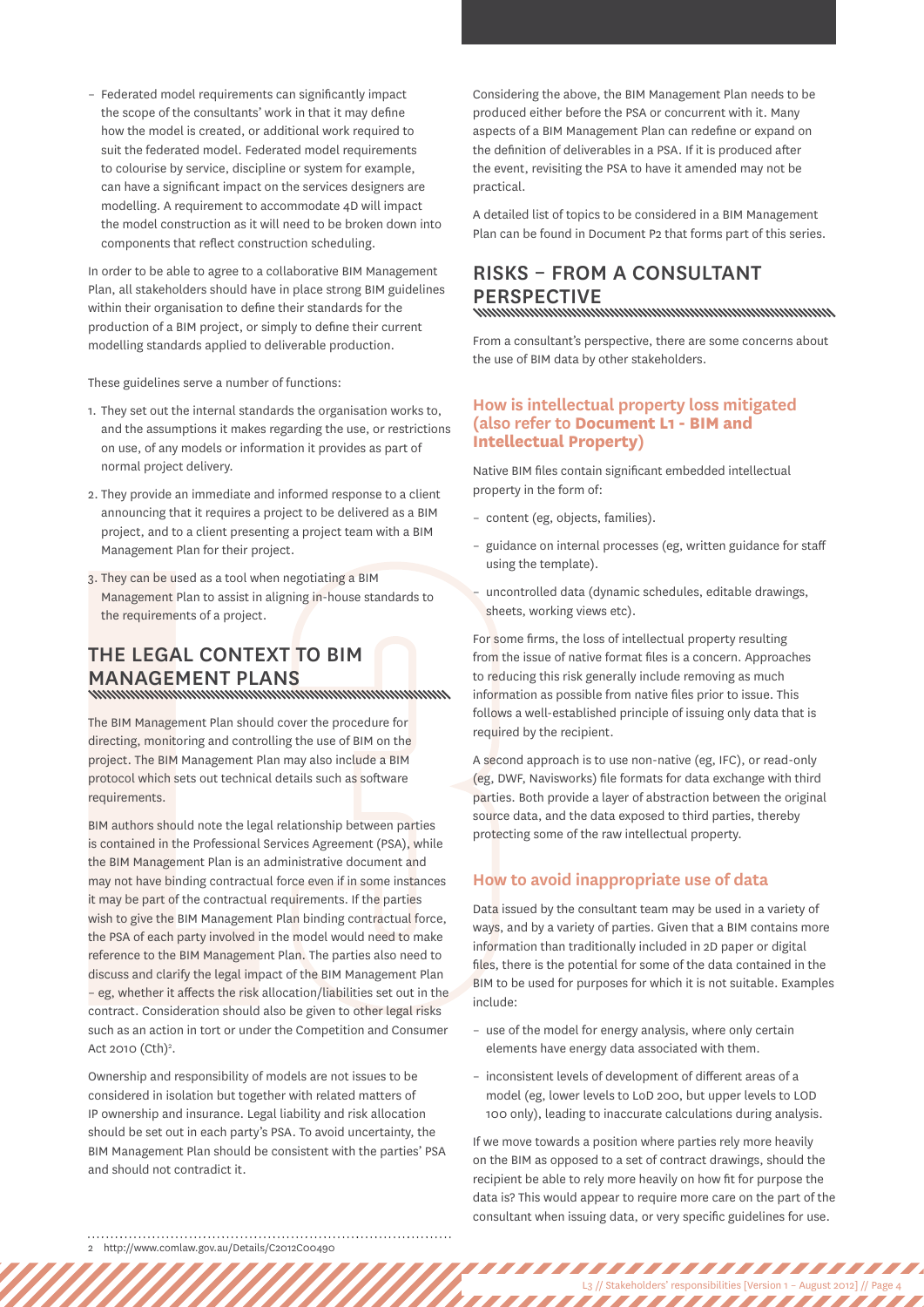#### **How to avoid data being used against the consultant**

BIM provides opportunities for the overall team to improve the design/construction outcome, but also creates some risks for the consultant team.

#### Examples:

- A contractor carries out a clash detection analysis of a BIM, but does not notify the consultant team of clashes identified. Instead, the contractor uses the clash report to identify potential variations.
- A party uses analysis to determine how fit for purpose or complete a BIM is in order to argue that the design is inadequate or negligent.
- Assuming that a BIM issued during the course of a project is a work in progress, another member of the consultant team argues for delay on the basis that parts of the model were incomplete or unresolved at the time of issue.

There would appear to be a need for sharing of the risks/rewards resulting from the use of a BIM.

#### **Increased duty of care can be achieved through use of BIM**

BIM may increase the duty of care required of a consultant in the following ways:

- An expectation that BIM, clash detection etc represent a reasonable standard of care.
- BIM may increase the duty of carc<br>following ways:<br>- An expectation that BIM, clash<br>reasonable standard of care.<br>- By issuing more data (compare<br>there may be greater onus to c<br>data is prior to issue.<sup>3</sup><br>data is prior to iss – By issuing more data (compared to paper or traditional 2D), there may be greater onus to check how fit for purpose that data is prior to issue.<sup>3</sup>

# CONCLUSION<br>http://www.com/www.com/www.com/www.com/www.com/www.com/www.com/www.com/www.com/w

BIM authors are multiple stakeholders – designers, consultants, contractors, trades, clients and others who produce information relevant to the design, construction, operation and/or maintenance of a building. Authors change over time and may vary as the model progresses from design model to construction model and lastly to as-built model. At each step of the way, the inputs by each stakeholder have an impact on the team as a whole and the BIM deliverable. The responsibilities and liabilities of each stakeholder's input should be defined in the BIM specification to provide clarity as the responsibilities change over time.

There is little difference between BIM projects and projects designed and documented in 2D CAD as far as responsibility for content. If a BIM Management Plan is used to give clarity to who is responsible for content, then it also follows that clarity of ownership of each element of the model is also achieved. The BIM Management Plan should cover the procedure for directing, monitoring and controlling the use of BIM on the project. The BIM Management Plan may also include a BIM protocol which sets out technical details such as software requirements. Ownership and responsibility of models are not issues to be considered in isolation but together with related matters of IP ownership and insurance issues.

From a consultant's perspective, there are some concerns about the use of BIM data by other stakeholders:

- How is intellectual property loss mitigated? (also refer to **L1 - BIM and Intellectual Property**)
- How to avoid inappropriate use of data.
- How to avoid data being used against the consultant.
- Increased duty of care can be achieved through use of BIM.

3 References: [http://www.forconstructionpros.com/article/10283787/bim](http://www.forconstructionpros.com/article/10283787/bim-emerging-as-constructions-legal-standard-of-care)ng-as-constructions-legal-standard-of-care Is the recent US case relevant to the Australian region? [http://archrecord.](http://archrecord.construction.com/news/2011/05/110519-BIM-Lawsuit-1.asp) [construction.com/news/2011/05/110519-BIM-Lawsuit-1.asp](http://archrecord.construction.com/news/2011/05/110519-BIM-Lawsuit-1.asp)

#### **Summary**

- Who are the BIM Authors?
- What are the individual authors' inputs?
- What are the authors delivering?
- When do the authors have responsibility and liability for their respective content?
- Responsibilities when sharing project information through BIM.

L3 // Stakeholders' responsibilities [Version 1 – August 2012] // Page 5

,,,,,,,,,,,,,,,,,,,,,,,

- Author identification in an agreement and BIM Management Plan.
- The legal context to BIM Management Plans.
- Risks from a consultant perspective.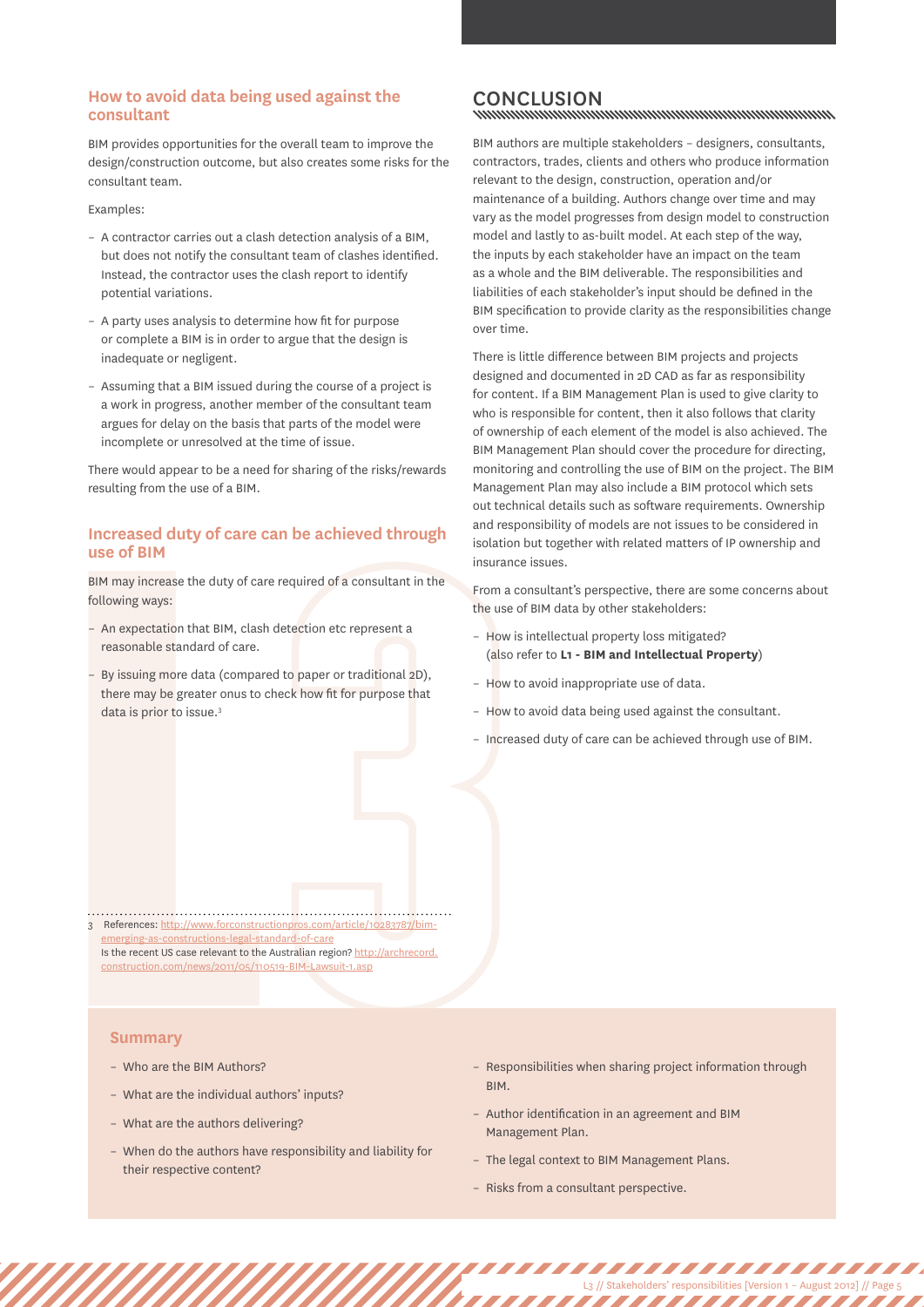![](_page_17_Picture_0.jpeg)

*L4 Viable Options – Encouraging Collaboration & 'No Blame'*

![](_page_17_Picture_2.jpeg)

# BIM IN PRACTICE

![](_page_17_Picture_4.jpeg)

![](_page_17_Picture_5.jpeg)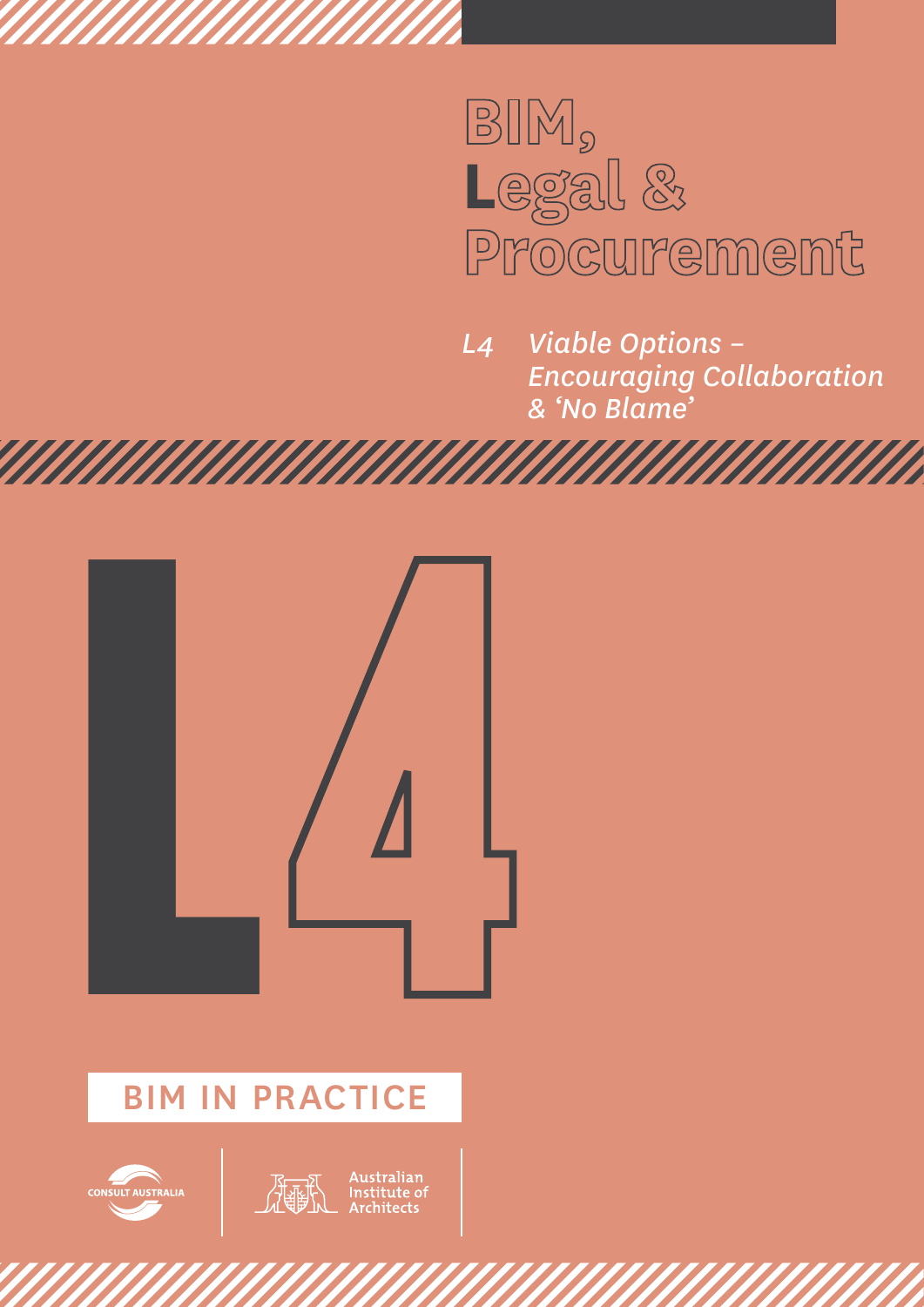![](_page_18_Picture_0.jpeg)

*L4 Viable Options – Encouraging Collaboration & 'No Blame'*

*MAHAHAHA* 

#### **Contributors:**

Peter Scuderi (Chair), Arup

Richard Barton, Australian Institute of Architects

**TARTA MANARA PER DI SEGRI PADA PER DI SEGRI PADA PER DI SEGRI PADA PER DI SEGRI PADA PER DI SEGRI PADA PER DI** 

Sam Bassilious, Rider Levett Bucknall

Warren Birchall, HASSELL

Chris Canham, Lend Lease

Andrew Chew, Corrs Chambers Westgarth

Fergus Hohnen, Woods Bagot

Kiri Parr, Arup

Wendy Poulton, Planned Professional Risk

Services

Philippa Sutton, Laing O'Rourke

Claudelle Taylor, Leightons / Nexus Point Solutions

- L BIM, Legal & Procurement
- L1 BIM and Intellectual Property
- L2 Professional Indemnity Insurance
- L3 Stakeholders' Responsibilities
- **L4 Viable Options Encouraging Collaboration and 'No Blame'**

L4 Viable options – encouraging collaboration & no blame [Version 1 – August 2012]

Australian

Institute of **Architects** 

Disclaimer:

No reproduction of the material is authorised unless written permission is first obtained from both the Australian Institute of Architects and Consult Australia.

![](_page_18_Picture_27.jpeg)

This document is jointly published by the Australian Institute of Architects and Consult Australia and contains information prepared by the joint Australian Institute of Architects and Consult Australia BIM/IPD Steering Gr The Australian Institute of Architects and Consult Australia make no representations, either jointly or severally, about the content and suitability of the material, for any purpose, It is provided 'as is' without express any warranties of merchantability or fitness. In no event will the Australian Institute of Architects or Consult Australia be liable, whether in contract, negligence or other action arising out of or in connection with the

All material in this document is copyright to:

<sup>•</sup> either, or jointly, the Australian Institute of Architects and Consult Australia; or

 $\cdot$  a third party, from whom the material is licensed for inclusion on this site.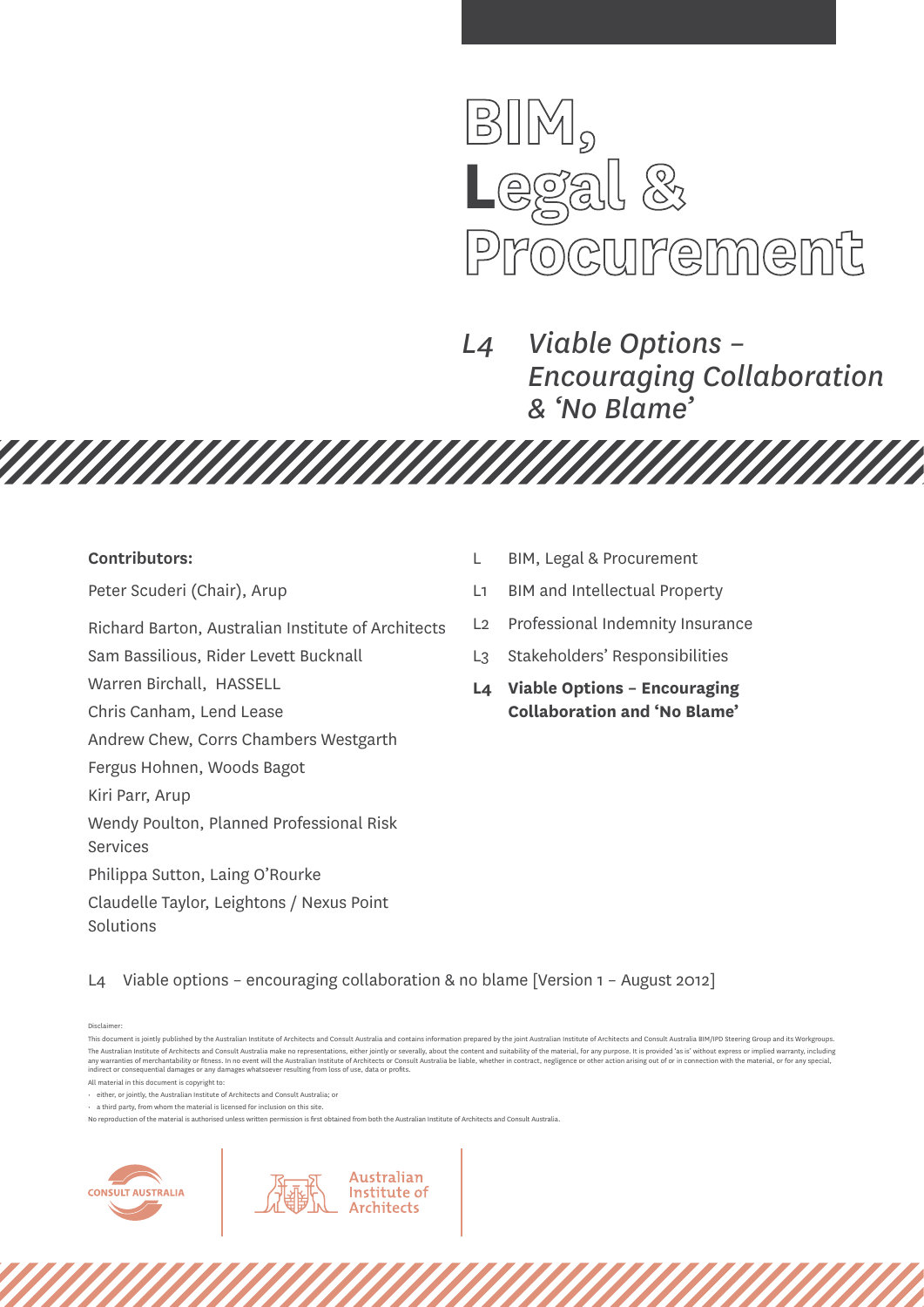# INTRODUCTION<br>www.www.www.www.www.www.www.www.ww

Traditional approaches to project procurement (such as design, bid-build) do not necessarily allow project teams to tap into the full potential of collaborating in BIM. Is it possible to create a legal instrument that binds the design and construction team behaviour and encourages shared liability and a 'no blame' culture? This information provides a response to the above question by investigating legal and procurement factors that can contribute to a more integrated way of delivering projects across the building lifecycle.

# Risk sharing & no blame culture

Many hope that BIM will be part of a new, more collaborative working style, which is only to be encouraged. However, terms such as 'risk sharing' and 'no blame' should be used cautiously, if at all.

Setting up formal risk sharing or no blame agreements requires careful preparation and advice. Otherwise, the safer approach is not to use terms like 'risk sharing' or 'no blame'.

For a more collaborative working relationship, there are two very different alternatives to consider:

- Collaboration (including collaborative umbrella agreements, strategic partnerships and framework agreements) – a collaborative agreement on a single project or across many projects where the parties agree to work collaboratively but with each party remaining liable only for its own work and risks.
- Alliance contracting a different form of project procurement where the parties to a single project agree to share risk and reward under a painshare/gainshare arrangement, so that each party shares the risk of the other parties' errors.

Collaboration

- Collaboration (Including collation strategic partnerships and frameollaborative agreement on a s projects where the parties agreement on a s projects where the parties agreement on a s projects where the parties to a sin The aim is for risk to be managed collaboratively by the whole project team and when a problem is encountered, the whole project team works together to resolve or mitigate that problem. (However, this does not change the ultimate liability of team members if the problem is not resolved or mitigated.) Effective collaboration depends upon client leadership, selection of project partners, collaborative forms of contract and suitable commercial arrangements, including early supply chain engagement.

Collaborative umbrella agreements, strategic partnering agreements and framework agreements set out mandatory consultation and collaboration processes, but they do not usually impose a formal system of risk sharing, and each party usually remains liable only for its own work and conduct. These forms of working would therefore usually remain within the terms of standard professional indemnity insurance policies and would not require special arrangements.

,,,,,,,,,,,,,,,,,,,,,,,,,,

## **Collaborative umbrella agreements:**

A collaborative umbrella agreement is an overarching formal commitment that sits above the main contract and Professional Service Agreements. The collaborative umbrella agreement commitment includes:

- Outline the collaborative values the project team wishes to work to
- Identifies common goals and objectives
- Creates a common sense of purpose and shared vision
- Aligns the behaviours of individuals
- Promotes transparency and trust
- The commitment is signed by each design/project team member

This partnering ethos provides assurance to all involved and is essentially useful in maintaining and binding team efforts.

## **Strategic partnering/framework agreements:**

Refer to the UK *Strategic Forums Collaborative Tool Kit* (ie: candidate selection, evaluation and appointment)

The creation of team partners and a truly collaborative culture is essential to the success of a collaborative approach. The key to partnering is quality of leadership, transparency, clarity and cooperation.

- A partnering structure which allows greater collaboration between key parties often produces greater efficiency and productivity gains.
- Partnering ensures a shared value system, pre-arranged management plans and collaboratively developed processes, tools, systems and practices.
- These agreements are negotiated with individual companies to establish an agreed method of working together and a commitment to first work opportunities.
- Partnerships usually include one senior individual being the direct group contact in the event of a performance or compliance failure. (Again, this collaboration does not alter the ultimate allocation of responsibility and liability for the consultant's own contribution.)

L4 // Viable options – Encouraging Collaboration & 'No Blame' [Version 1 – August 2012] // Page 3

,,,,,,,,,,,,,,,,,,,,,,,,,,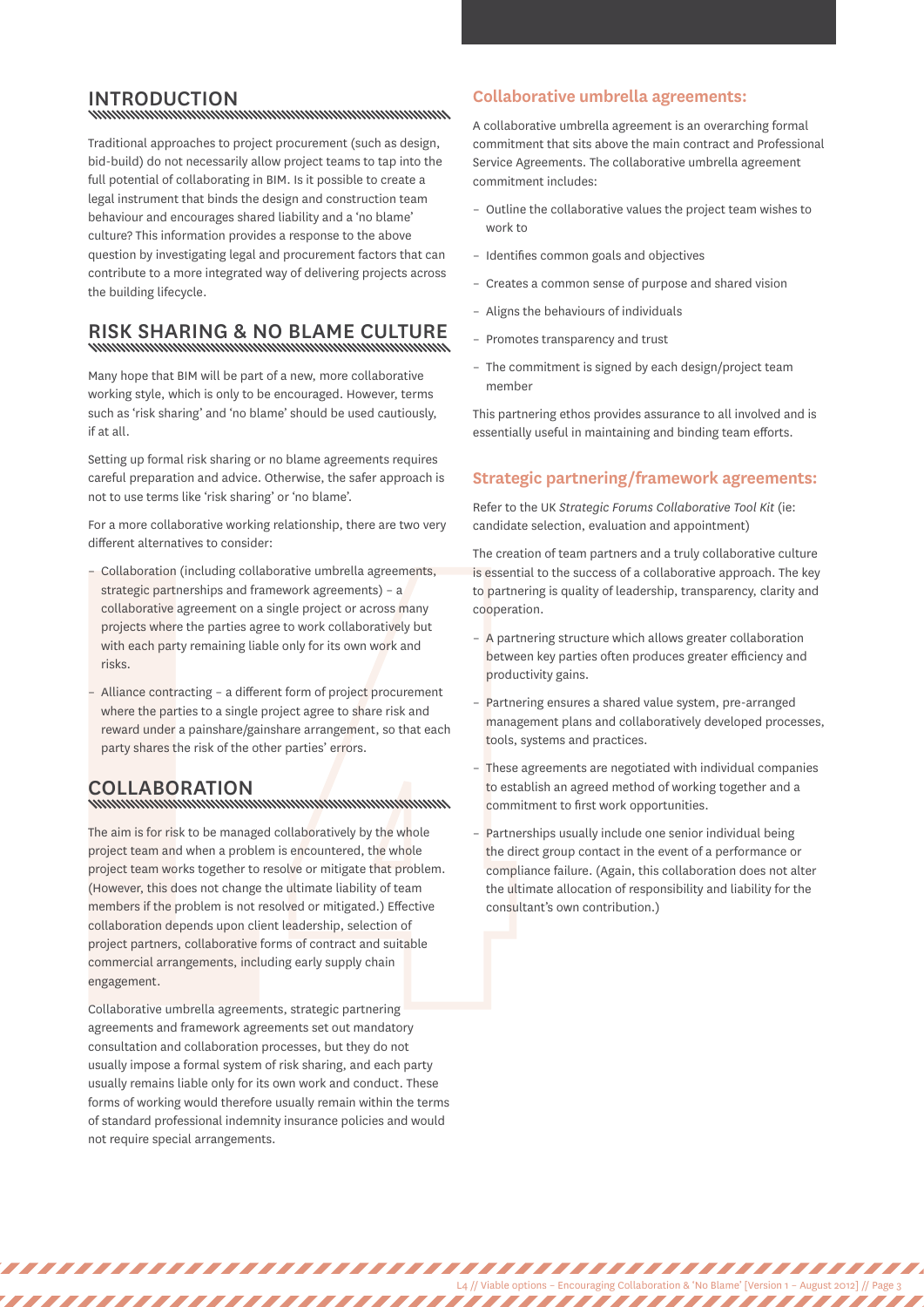#### **Early supply chain engagement:**

Early supply chain engagement (two-staged, negotiated, framework/alliancing or design portion) allows the preferred supply chain to actively engage in the design process from the earliest design stages.

– The preferred supply chain can initially advise on: a) cost, b) buildability, c) innovation, d) prototypes, e) detailed design, f) risk and value management, and g) safety in design.

The supply chain is encouraged to take early design documentation responsibility to:

- Remove duplication in the design process.
- Minimise omissions, errors, defects and potential onsite redesign.
- Streamline information into CAD/CAM automated fabrication and manufacturing process.

Early supply chain involvement must be carefully mapped out with clear definition of design consultants' handover and ongoing responsibilities, including design liability risk. Early supply chain engagement is the key to single point insurance, as it can reduce overall project cost.

# Alliance contracting

Alliance contracting is a different<br>may be adopted for a single projection<br>risk, and the liability and insurance<br>from blame' or alliance contracts s<br>specific legal and insurance advice<br>to an alliance (eg, a government<br>a le Alliance contracting is a different form of procurement which may be adopted for a single project. Because of the very different risk, and the liability and insurance implications, 'shared risk', 'no blame' or alliance contracts should only be entered into after specific legal and insurance advice has been sought. The parties to an alliance (eg, a government client, a building contractor and a lead design consultant) enter into a single contract, usually including a painshare/gainshare regime and a formal agreement to share risk and a legally binding 'no blame' agreement. Because risk sharing means that each party undertakes joint liability for other parties' work and conduct, liability under an alliance agreement will usually not be covered by each party's own professional indemnity insurance.

On any alliance project, a single project insurance policy tailored to the alliance should be obtained (see the section headed 'Single project insurance' under **L2 - Professional indemnity Insurance**).

Alliance contracting is likely to be suitable only for large projects for government clients, as it requires a high level of legal advice to set up and the premiums on first-party insurance are usually also high.

#### **Consultants on alliance projects would also need to consider issues such as:**

- whether they are in the alliance or are sub-consulting to one of its participants
- whether they have the protection of a no-blame agreement
- whether the terms of the policy provide them adequate protection (project specific policies of this kind typically provide cover only for a fixed period, such as seven or 10 years)

– the risk of claims by third parties, for which the alliance participants cannot contractually exclude liability, such as liability to a person injured on the project which is due to a design or other negligent error on the part of project participants

On an alliance project eg, Public Private Partnership (PPP), there is still a requirement to agree between the team members most of the aspects of the early supply chain engagement.

Even though the parties are bought together to collectively put in a project bid, they are engaged using the traditional processes, and the demarcation and responsibilities for the respective parties remain the same.

It also needs to be remembered that the procurement by the builder will likely be along traditional lines. The reality of our market place is that whilst a builder can lock in a design team consortium for a bid, they are unlikely to be able to lock in subcontractors. There simply are not enough to go around. Hence for myriad reasons, the construction part of alliance will not be subject to any single project insurance policy. It may be subject to a separate alliance and shared risk agreement. If that is the case there will be an interface and demarcation to agree between the two alliances, which in some cases will have organisations in common with both.

# How do we set up collaborative **TEAMS TO ENSURE THERE IS A** collaborative culture?

#### **How do we make existing procurement systems work for collaborative working in BIM?**

Client and senior management buy-in is required and a client's ability to deal with a change in risk profile must be established from the outset. Business objectives and value systems must clearly define a commitment to collaborative working. Internal legal teams must first assess the group's collaborative risk profile and arrangements must be agreed with external insurance companies. Solicitors must be engaged to draft contracts, especially on alliance projects. The following is a list of success factors in establishing any collaborative environment.

## **Hierarchy of documents:**

Collaborative work practice, supporting a collaborative culture, is set out in a hierarchy of documents promoting trust and transparent relationships:

- Collaborative umbrella agreement
- Framework Agreements/Professional Service Agreements

L4 // Viable options – Encouraging Collaboration & 'No Blame' [Version 1 – August 2012] // Page 4

- Scope of service and responsibility matrix
- BIM Management Plans
- Tools and processes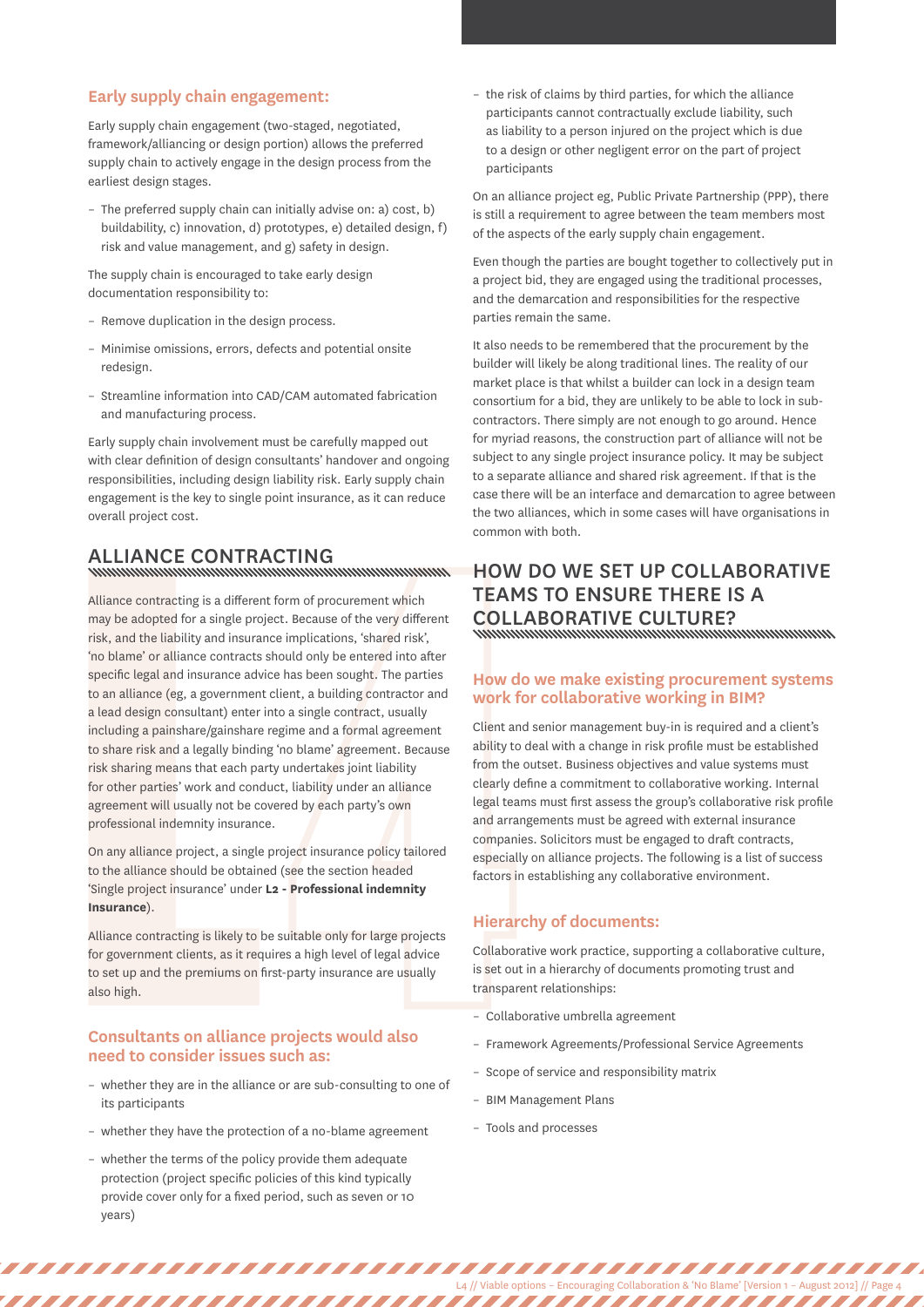#### **Collaborative main contract clauses – BIM:**

- BIM is an enabler of collaboration in the way in which information and data is presented in a highly transparent manner.
- Key areas of BIM risk and liability need to be identified in main contracts. Contracts should include issues or restrictions that may exist in terms of interoperability for integrated data being exchanged. (Electronic data management platforms allow for the open exchange of data and reduce the need for co-location of design/project teams.)
- Highly collaborative contracts with proper risk allocation and commercial incentivisation, need to take advantage of:
	- New interoperability and high functionality of available technologies
	- Collaborative BIM Management Plans, protocols and standards

Transparent 5D cost models provide a high level of transparency and clear cost structures. Therefore the client has the power to interrogate cost breakdowns and to see if this relates to the allocation of resources and work plans. This provides new levels of assurance around project management. This will only work if the modelling requirements to support 5D have been defined at the outset (in a BIM Management Plan).

- Changes in vocabulary, copyright, ownership of objects in 3D libraries, ownership of the model, software provision and training, may be addressed.
- Contracts need to reflect the intention to work collaboratively. This promotes and permits collaborative consultation and resolution of risk. (An example of a collaborative contract is found the UK NEC National Engineering Contract, with extensive risk management activities)

#### **Two-staged collaborative Professional Service Agreements:**

- Changes in vocabulary, copyrig<br>3D libraries, ownership of the i<br>training, may be addressed.<br>- Contracts need to reflect the ir<br>This promotes and permits col<br>resolution of risk. (An example<br>is found the UK NEC National E<br> – Professional Service Agreements should be established in two-stages. Initially in a simple agreement or modified short form, to cover the team while the following is collaboratively formulated and agreed: a) scope of service and responsibility matrix, b) BIM Management Plan, c) collaborative tools and processes and d) collaborative workshops.
	- A two-staged procurement of professional services provides the whole team sufficient time and information to assess their risk and buy-in to project delivery, ensuring long term ownership of project outcomes.
	- The short form is subsequently replaced with a standard retrospective Professional Services Agreement reflecting the collaborative values and wording set out in the overarching collaborative umbrella agreement, including procedures for collaborative working. (An example of a collaborative Professional Services Agreements is found in the UK NEC National Engineering Contract suite.)

## *(a) Collaborative scopes of service and responsibility matrix*

- BIM Management Plan
- The production of a collaborative BIM design solution affects roles and responsibilities, resources and fee payment structures.
- Scopes of service crucially establish complete clarity and understanding of the new roles and responsibilities within the BIM modelling team (ie, who does what).
- New levels of resources or responsibility may be needed in the early stages in order to ensure integrity of information. As a generic statement, the scope of service should ideally reflect changes in design activities necessitated by a rapid BIM design process (eg, order and sequence of work, consultant engagement, deliverables requirement, program durations, compliance verification, management and change management processes, etc)
- A matrix of responsibility transparently identifies roles and responsibilities and must be collaboratively agreed with the team. The matrix must incorporate new BIM roles and job titles, vocabulary, activities (eg, clash detection versus coordination, or responsibility for generating a federated BIM model etc).
- Only by bringing a suitably balanced team together can a client expect to succeed.
- Consider how these roles extend through the construction process into the federated model handover.

## *(b) BIM Management Plans*

- The BIM Management Plan, project BIM plan, design management plan and project execution plan should all communicate the same message and outline collaborative activities and strategies that support a collaborative culture. This requires greater focus on risk management by the team as an entity.
- The BIM Management Plan with project standards and protocols strengthens and augments the spirit of coordination and provides many of the tools to ensure success.

## *(c) Collaborative tools & processes*

– Each tool, process or standard used to monitor, manage, record, approve or check for compliance within the design process, must be aligned with the collaborative value system, collaborative activities, roles and responsibilities and plans of work.

L4 // Viable options – Encouraging Collaboration & 'No Blame' [Version 1 – August 2012] // Page 5